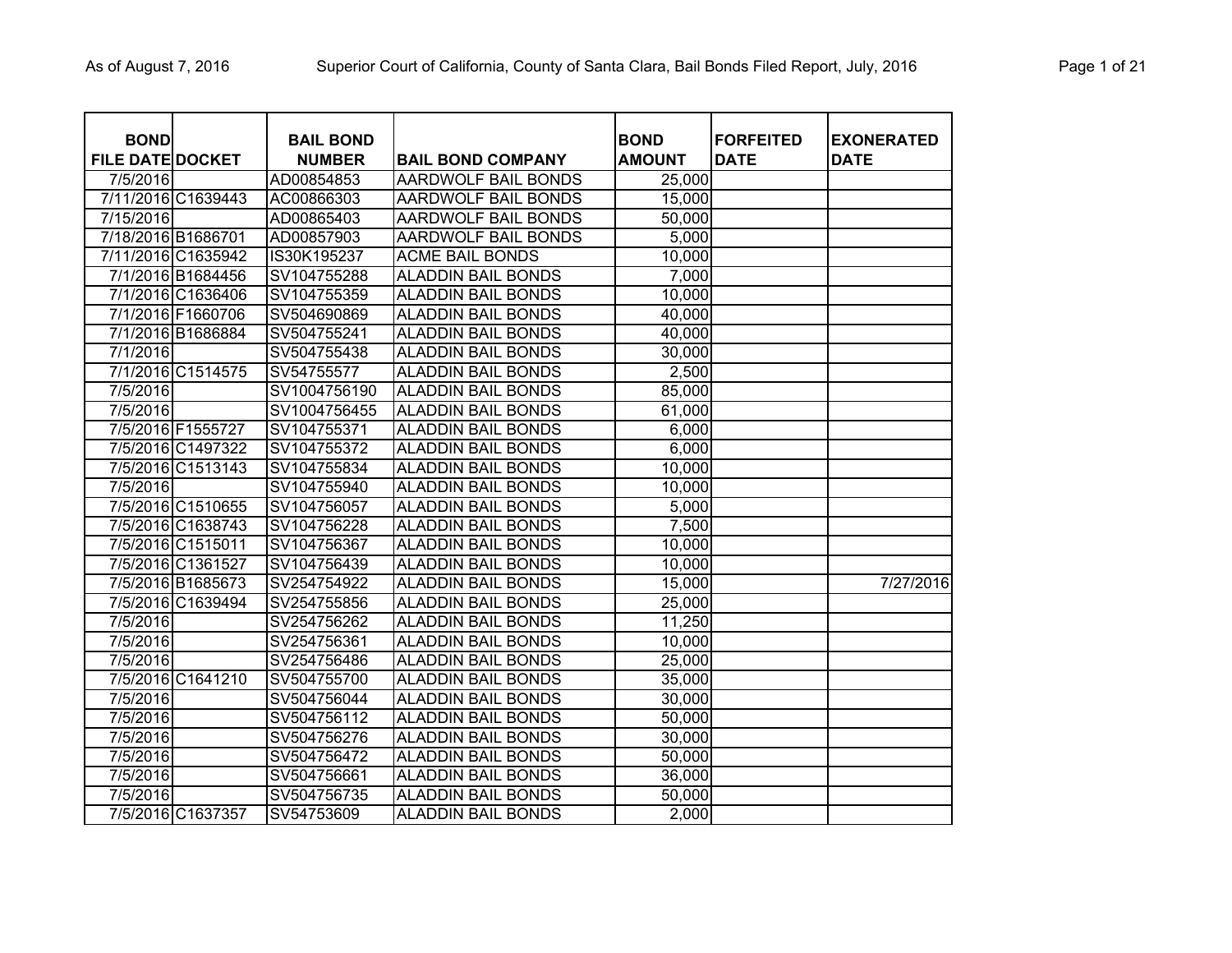| <b>BOND</b><br><b>FILE DATE DOCKET</b> |                   | <b>BAIL BOND</b><br><b>NUMBER</b> | <b>BAIL BOND COMPANY</b>  | <b>BOND</b><br><b>AMOUNT</b> | <b>FORFEITED</b><br><b>DATE</b> | <b>EXONERATED</b><br><b>DATE</b> |
|----------------------------------------|-------------------|-----------------------------------|---------------------------|------------------------------|---------------------------------|----------------------------------|
|                                        | 7/5/2016 F1659896 | SV54754495                        | <b>ALADDIN BAIL BONDS</b> | 5,000                        |                                 | 7/26/2016                        |
|                                        | 7/5/2016 FF931311 | SV54754695                        | <b>ALADDIN BAIL BONDS</b> | 5,000                        | 7/29/2016                       |                                  |
|                                        | 7/5/2016 C1515542 | SV54755820                        | <b>ALADDIN BAIL BONDS</b> | 5,000                        | 7/5/2016                        |                                  |
|                                        | 7/5/2016 C1635558 | SV54755974                        | <b>ALADDIN BAIL BONDS</b> | 5,000                        | 7/21/2016                       |                                  |
|                                        | 7/5/2016 C1519450 | SV54755975                        | <b>ALADDIN BAIL BONDS</b> | 3,500                        | 7/21/2016                       |                                  |
|                                        | 7/5/2016 C1519730 | SV54755976                        | <b>ALADDIN BAIL BONDS</b> | 1,500                        | 7/21/2016                       |                                  |
| 7/5/2016                               |                   | SV54756474                        | <b>ALADDIN BAIL BONDS</b> | 2,000                        |                                 |                                  |
|                                        | 7/5/2016 B1687153 | SV54756759                        | <b>ALADDIN BAIL BONDS</b> | 5,000                        |                                 |                                  |
|                                        | 7/6/2016 B1686881 | SV1004755930                      | <b>ALADDIN BAIL BONDS</b> | 80,000                       |                                 |                                  |
|                                        | 7/6/2016 C1635891 | SV104754682                       | <b>ALADDIN BAIL BONDS</b> | 10,000                       |                                 |                                  |
|                                        | 7/6/2016 C1637004 | SV104755282                       | <b>ALADDIN BAIL BONDS</b> | 10,000                       |                                 |                                  |
|                                        | 7/6/2016 B1687121 | SV104755902                       | <b>ALADDIN BAIL BONDS</b> | 10,000                       |                                 |                                  |
|                                        | 7/6/2016 F1555424 | SV254754163                       | <b>ALADDIN BAIL BONDS</b> | 25,000                       |                                 |                                  |
|                                        | 7/6/2016 C1633828 | SV254754838                       | <b>ALADDIN BAIL BONDS</b> | 15,000                       |                                 |                                  |
|                                        | 7/6/2016 F1659135 | SV254756069                       | <b>ALADDIN BAIL BONDS</b> | 15,000                       |                                 |                                  |
|                                        | 7/6/2016 F1659744 | SV254756070                       | <b>ALADDIN BAIL BONDS</b> | 20,000                       |                                 |                                  |
|                                        | 7/6/2016 B1687288 | SV254756467                       | <b>ALADDIN BAIL BONDS</b> | 25,000                       |                                 |                                  |
| 7/6/2016                               |                   | SV254756524                       | <b>ALADDIN BAIL BONDS</b> | 25,000                       |                                 |                                  |
| 7/6/2016                               |                   | SV254756671                       | <b>ALADDIN BAIL BONDS</b> | 25,000                       |                                 |                                  |
| 7/6/2016                               |                   | SV504756366                       | <b>ALADDIN BAIL BONDS</b> | 50,000                       |                                 |                                  |
|                                        | 7/6/2016 B1687279 | SV504756460                       | <b>ALADDIN BAIL BONDS</b> | 50,000                       |                                 |                                  |
|                                        | 7/6/2016 C1637801 | SV54754674                        | <b>ALADDIN BAIL BONDS</b> | 5,000                        |                                 |                                  |
|                                        | 7/6/2016 C1632753 | SV54754800                        | <b>ALADDIN BAIL BONDS</b> | 5,000                        |                                 | 7/28/2016                        |
| 7/6/2016                               |                   | SV54756794                        | <b>ALADDIN BAIL BONDS</b> | 1,000                        |                                 |                                  |
|                                        | 7/7/2016 C1633082 | SV254757227                       | <b>ALADDIN BAIL BONDS</b> | 25,000                       |                                 |                                  |
|                                        | 7/7/2016 C1641649 | SV254757261                       | <b>ALADDIN BAIL BONDS</b> | 20,000                       |                                 |                                  |
| 7/7/2016                               |                   | SV254757280                       | <b>ALADDIN BAIL BONDS</b> | 11,000                       |                                 |                                  |
|                                        | 7/7/2016 B1686991 | SV5004757127                      | <b>ALADDIN BAIL BONDS</b> | 500,000                      |                                 |                                  |
|                                        | 7/8/2016 CC596693 | SV104754607                       | <b>ALADDIN BAIL BONDS</b> | 7,500                        |                                 |                                  |
|                                        | 7/8/2016 C1495383 | SV104755746                       | <b>ALADDIN BAIL BONDS</b> | 7,000                        |                                 |                                  |
|                                        | 7/8/2016 C1630843 | SV104757555                       | <b>ALADDIN BAIL BONDS</b> | 10,000                       |                                 |                                  |
| 7/8/2016                               |                   | SV504757461                       | <b>ALADDIN BAIL BONDS</b> | 40,000                       |                                 |                                  |
| 7/8/2016                               |                   | SV54757631                        | <b>ALADDIN BAIL BONDS</b> | 5,000                        |                                 |                                  |
| 7/11/2016                              |                   | SV1004757968                      | <b>ALADDIN BAIL BONDS</b> | 75,000                       |                                 |                                  |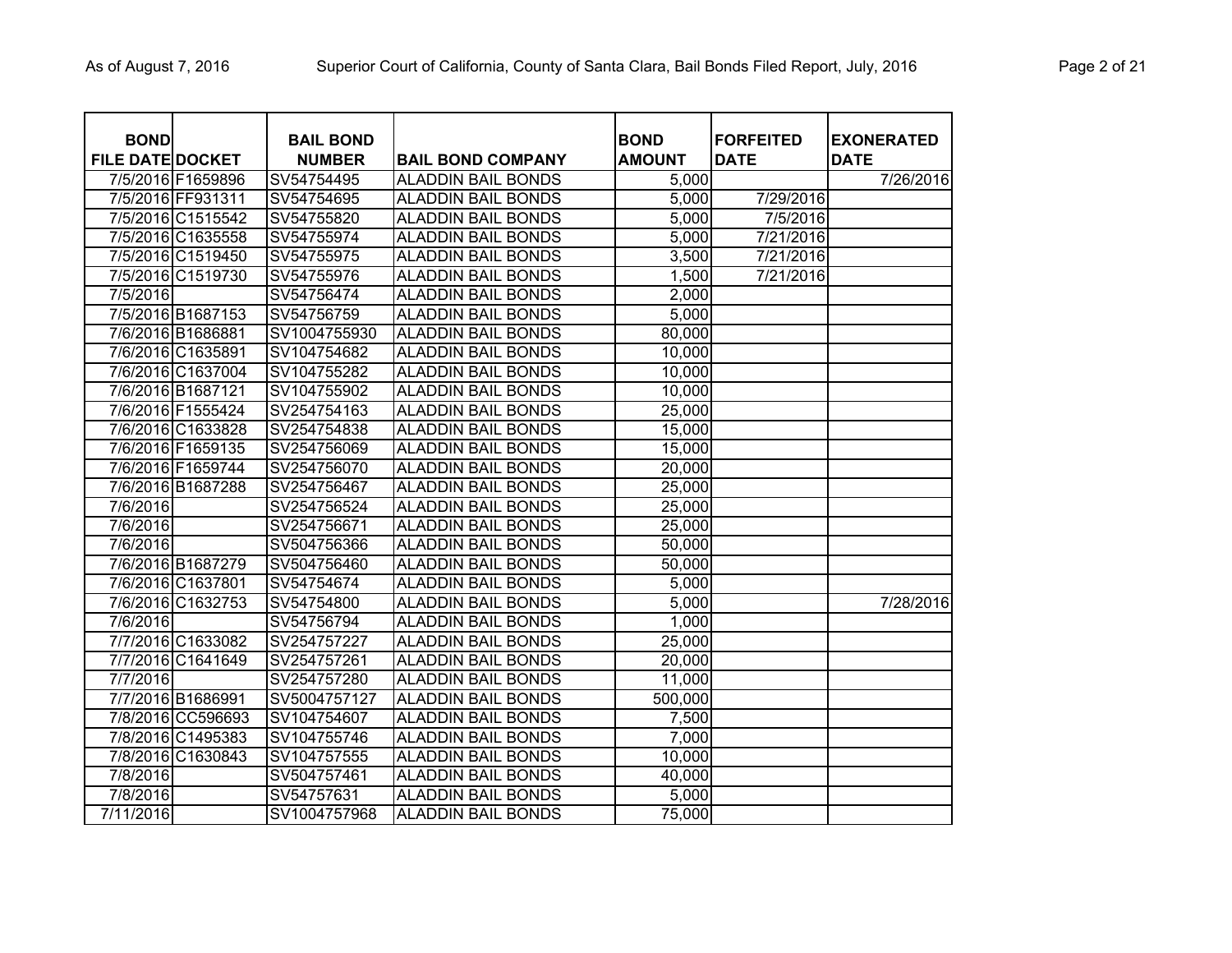| <b>BOND</b>             |                    | <b>BAIL BOND</b> |                           | <b>BOND</b>   | <b>FORFEITED</b> | <b>EXONERATED</b> |
|-------------------------|--------------------|------------------|---------------------------|---------------|------------------|-------------------|
| <b>FILE DATE DOCKET</b> |                    | <b>NUMBER</b>    | <b>BAIL BOND COMPANY</b>  | <b>AMOUNT</b> | <b>DATE</b>      | <b>DATE</b>       |
| 7/11/2016 F1660519      |                    | SV104757027      | <b>ALADDIN BAIL BONDS</b> | 10,000        |                  |                   |
| 7/11/2016               |                    | SV104757489      | <b>ALADDIN BAIL BONDS</b> | 10,000        |                  |                   |
| 7/11/2016               |                    | SV104757868      | <b>ALADDIN BAIL BONDS</b> | 10,000        |                  |                   |
| 7/11/2016               |                    | SV104758166      | <b>ALADDIN BAIL BONDS</b> | 10,000        |                  |                   |
| 7/11/2016               |                    | SV254739932      | <b>ALADDIN BAIL BONDS</b> | 15,000        |                  |                   |
|                         | 7/11/2016 C1634066 | SV254757239      | <b>ALADDIN BAIL BONDS</b> | 20,000        |                  |                   |
| 7/11/2016 C1527101      |                    | SV254757942      | <b>ALADDIN BAIL BONDS</b> | 25,000        |                  |                   |
|                         | 7/11/2016 C1519732 | SV254758156      | <b>ALADDIN BAIL BONDS</b> | 15,000        |                  |                   |
| 7/11/2016               |                    | SV254758221      | <b>ALADDIN BAIL BONDS</b> | 25,000        |                  |                   |
| 7/11/2016               |                    | SV254758243      | <b>ALADDIN BAIL BONDS</b> | 15,000        |                  |                   |
|                         | 7/11/2016 C1523522 | SV2574757869     | <b>ALADDIN BAIL BONDS</b> | 25,000        |                  |                   |
|                         | 7/11/2016 C1641395 | SV504757653      | <b>ALADDIN BAIL BONDS</b> | 30,000        | 7/13/2016        |                   |
| 7/11/2016               |                    | SV504757948      | <b>ALADDIN BAIL BONDS</b> | 30,000        |                  |                   |
| 7/11/2016               |                    | SV504758201      | <b>ALADDIN BAIL BONDS</b> | 36,000        |                  |                   |
|                         | 7/11/2016 C1490612 | SV54758052       | <b>ALADDIN BAIL BONDS</b> | 2,500         |                  |                   |
|                         | 7/11/2016 C1478966 | SV54758053       | <b>ALADDIN BAIL BONDS</b> | 2,500         |                  |                   |
|                         | 7/12/2016 EE806678 | SV104736154      | <b>ALADDIN BAIL BONDS</b> | 10,000        |                  |                   |
|                         | 7/12/2016 B1580324 | SV104754952      | <b>ALADDIN BAIL BONDS</b> | 10,000        |                  |                   |
|                         | 7/12/2016 C1364767 | SV104755400      | <b>ALADDIN BAIL BONDS</b> | 6,000         |                  |                   |
|                         | 7/12/2016 B1582968 | SV104755959      | <b>ALADDIN BAIL BONDS</b> | 10,000        |                  |                   |
| 7/12/2016 B1686208      |                    | SV104757624      | <b>ALADDIN BAIL BONDS</b> | 10,000        |                  |                   |
| 7/12/2016 F1661120      |                    | SV104758155      | <b>ALADDIN BAIL BONDS</b> | 10,000        |                  |                   |
| 7/12/2016               |                    | SV104758169      | <b>ALADDIN BAIL BONDS</b> | 10,000        |                  |                   |
|                         | 7/12/2016 B1582144 | SV254755404      | <b>ALADDIN BAIL BONDS</b> | 15,000        |                  |                   |
|                         | 7/12/2016 B1686155 | SV254755860      | <b>ALADDIN BAIL BONDS</b> | 15,000        |                  |                   |
| 7/12/2016 F1557648      |                    | SV254758069      | <b>ALADDIN BAIL BONDS</b> | 25,000        |                  |                   |
| 7/12/2016               |                    | SV254758165      | <b>ALADDIN BAIL BONDS</b> | 16,000        |                  |                   |
| 7/12/2016               |                    | SV254758469      | <b>ALADDIN BAIL BONDS</b> | 25,000        |                  |                   |
| 7/12/2016               |                    | SV254758473      | <b>ALADDIN BAIL BONDS</b> | 25,000        |                  |                   |
| 7/12/2016               |                    | SV254758512      | <b>ALADDIN BAIL BONDS</b> | 11,000        |                  |                   |
| 7/12/2016 C1642317      |                    | SV504758391      | <b>ALADDIN BAIL BONDS</b> | 40,100        |                  |                   |
| 7/12/2016 B1686131      |                    | SV54754849       | <b>ALADDIN BAIL BONDS</b> | 5,000         | 8/1/2016         |                   |
|                         | 7/12/2016 CC766134 | SV54758466       | <b>ALADDIN BAIL BONDS</b> | 5,000         |                  |                   |
| 7/13/2016 B1686975      |                    | SV1004757838     | <b>ALADDIN BAIL BONDS</b> | 90,000        |                  |                   |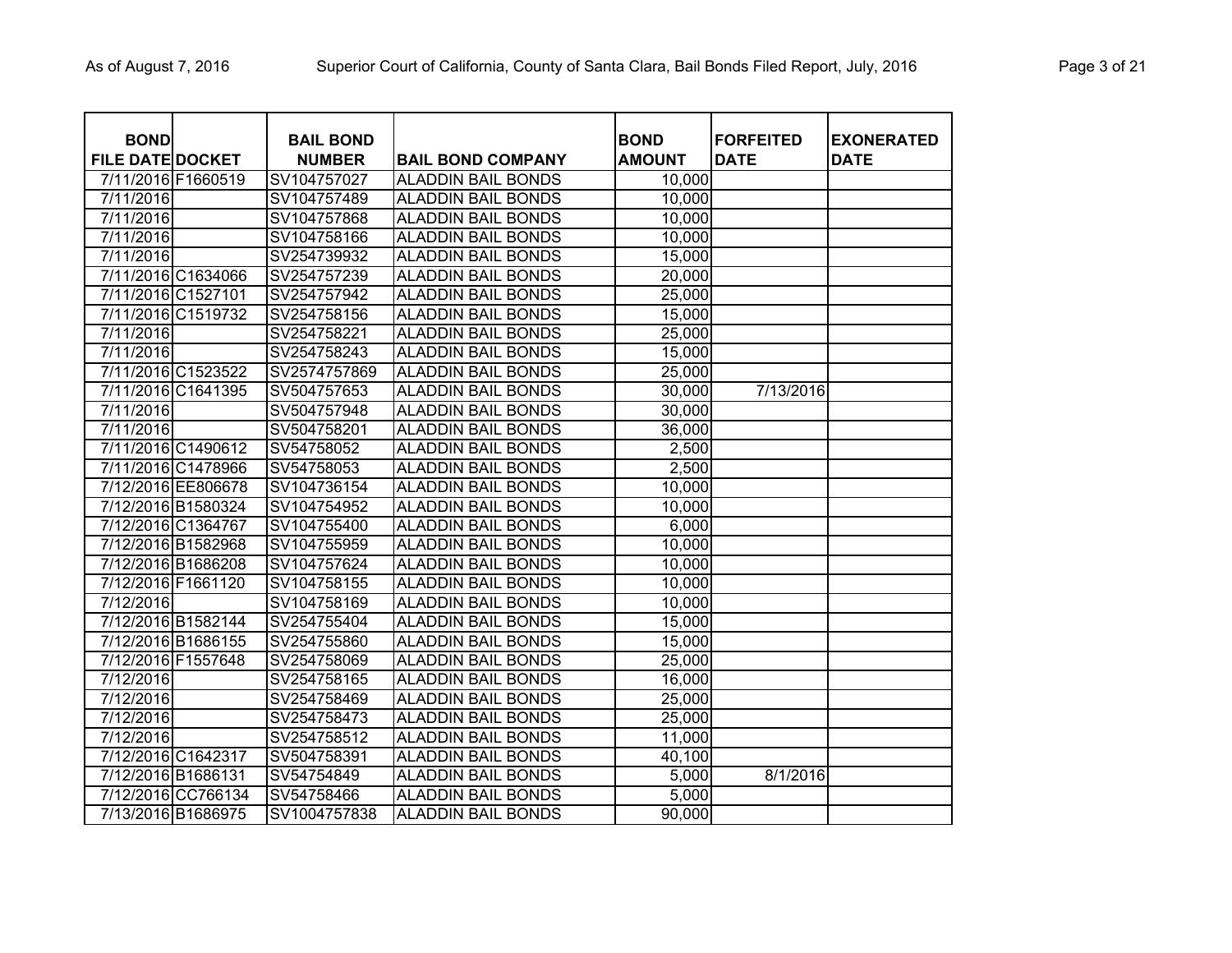| <b>BOND</b>             |                    | <b>BAIL BOND</b> |                           | <b>BOND</b>   | <b>FORFEITED</b> | <b>EXONERATED</b> |
|-------------------------|--------------------|------------------|---------------------------|---------------|------------------|-------------------|
| <b>FILE DATE DOCKET</b> |                    | <b>NUMBER</b>    | <b>IBAIL BOND COMPANY</b> | <b>AMOUNT</b> | <b>DATE</b>      | <b>DATE</b>       |
| 7/13/2016 B1685649      |                    | SV1004758475     | <b>ALADDIN BAIL BONDS</b> | 100,000       |                  |                   |
| 7/13/2016               |                    | SV104758593      | <b>ALADDIN BAIL BONDS</b> | 6,000         |                  |                   |
| 7/13/2016 C1628918      |                    | SV254757857      | <b>ALADDIN BAIL BONDS</b> | 20,000        |                  |                   |
| 7/13/2016 B1578602      |                    | SV254757881      | <b>ALADDIN BAIL BONDS</b> | 15,000        |                  | 7/20/2016         |
| 7/13/2016 F1661292      |                    | SV254758351      | <b>ALADDIN BAIL BONDS</b> | 25,000        |                  |                   |
| 7/13/2016               |                    | SV254758430      | <b>ALADDIN BAIL BONDS</b> | 21,000        |                  |                   |
| 7/13/2016 C1642010      |                    | SV504758588      | <b>ALADDIN BAIL BONDS</b> | 30,000        |                  |                   |
| 7/13/2016 B1686951      |                    | SV54758355       | <b>ALADDIN BAIL BONDS</b> | 4,000         |                  |                   |
| 7/13/2016 C1631561      |                    | SV54758684       | <b>ALADDIN BAIL BONDS</b> | 5,000         |                  |                   |
| 7/14/2016 C1638589      |                    | SV104758849      | <b>ALADDIN BAIL BONDS</b> | 10,000        |                  |                   |
| 7/14/2016               |                    | SV254758832      | <b>ALADDIN BAIL BONDS</b> | 21,000        |                  |                   |
| 7/14/2016 C1640477      |                    | SV254758906      | <b>ALADDIN BAIL BONDS</b> | 20,000        |                  |                   |
| 7/14/2016 C1642341      |                    | SV504758809      | <b>ALADDIN BAIL BONDS</b> | 35,000        |                  |                   |
| 7/14/2016 C1638502      |                    | SV54758828       | <b>ALADDIN BAIL BONDS</b> | 5,000         |                  |                   |
| 7/15/2016 C1523390      |                    | SV104759145      | <b>ALADDIN BAIL BONDS</b> | 5,000         |                  |                   |
| 7/15/2016 C1636200      |                    | SV254759132      | <b>ALADDIN BAIL BONDS</b> | 20,000        |                  |                   |
|                         | 7/15/2016 C1640214 | SV254759165      | <b>ALADDIN BAIL BONDS</b> | 20,000        | 7/22/2016        |                   |
| 7/15/2016 C1641870      |                    | SV504759104      | <b>ALADDIN BAIL BONDS</b> | 31,000        |                  | 7/27/2016         |
| 7/15/2016               |                    | SV504759169      | <b>ALADDIN BAIL BONDS</b> | 50,000        |                  |                   |
| 7/15/2016 C1525762      |                    | SV54759182       | <b>ALADDIN BAIL BONDS</b> | 5,000         |                  |                   |
| 7/18/2016               |                    | SV1004759660     | <b>ALADDIN BAIL BONDS</b> | 51,000        |                  |                   |
| 7/18/2016 C1515398      |                    | SV104757484      | <b>ALADDIN BAIL BONDS</b> | 10,000        |                  |                   |
| 7/18/2016 C1474785      |                    | SV104758224      | <b>ALADDIN BAIL BONDS</b> | 6,000         |                  |                   |
| 7/18/2016 B1582446      |                    | SV104758370      | <b>ALADDIN BAIL BONDS</b> | 10,000        |                  |                   |
| 7/18/2016 C1479416      |                    | SV104759438      | <b>ALADDIN BAIL BONDS</b> | 10,000        |                  |                   |
| 7/18/2016 C1513227      |                    | SV104759719      | <b>ALADDIN BAIL BONDS</b> | 10,000        |                  |                   |
| 7/18/2016 B1687077      |                    | SV104759720      | <b>ALADDIN BAIL BONDS</b> | 10,000        |                  |                   |
| 7/18/2016               |                    | SV104759847      | <b>ALADDIN BAIL BONDS</b> | 10,000        |                  |                   |
| 7/18/2016 C1511382      |                    | SV254754443      | <b>ALADDIN BAIL BONDS</b> | 25,000        |                  |                   |
| 7/18/2016 C1637852      |                    | SV254758740      | <b>ALADDIN BAIL BONDS</b> | 20,000        |                  |                   |
| 7/18/2016               |                    | SV254759308      | <b>ALADDIN BAIL BONDS</b> | 25,000        |                  |                   |
| 7/18/2016               |                    | SV254759373      | <b>ALADDIN BAIL BONDS</b> | 25,000        |                  |                   |
| 7/18/2016               |                    | SV254759399      | <b>ALADDIN BAIL BONDS</b> | 25,000        |                  |                   |
| 7/18/2016               |                    | SV254759474      | <b>ALADDIN BAIL BONDS</b> | 25,000        |                  |                   |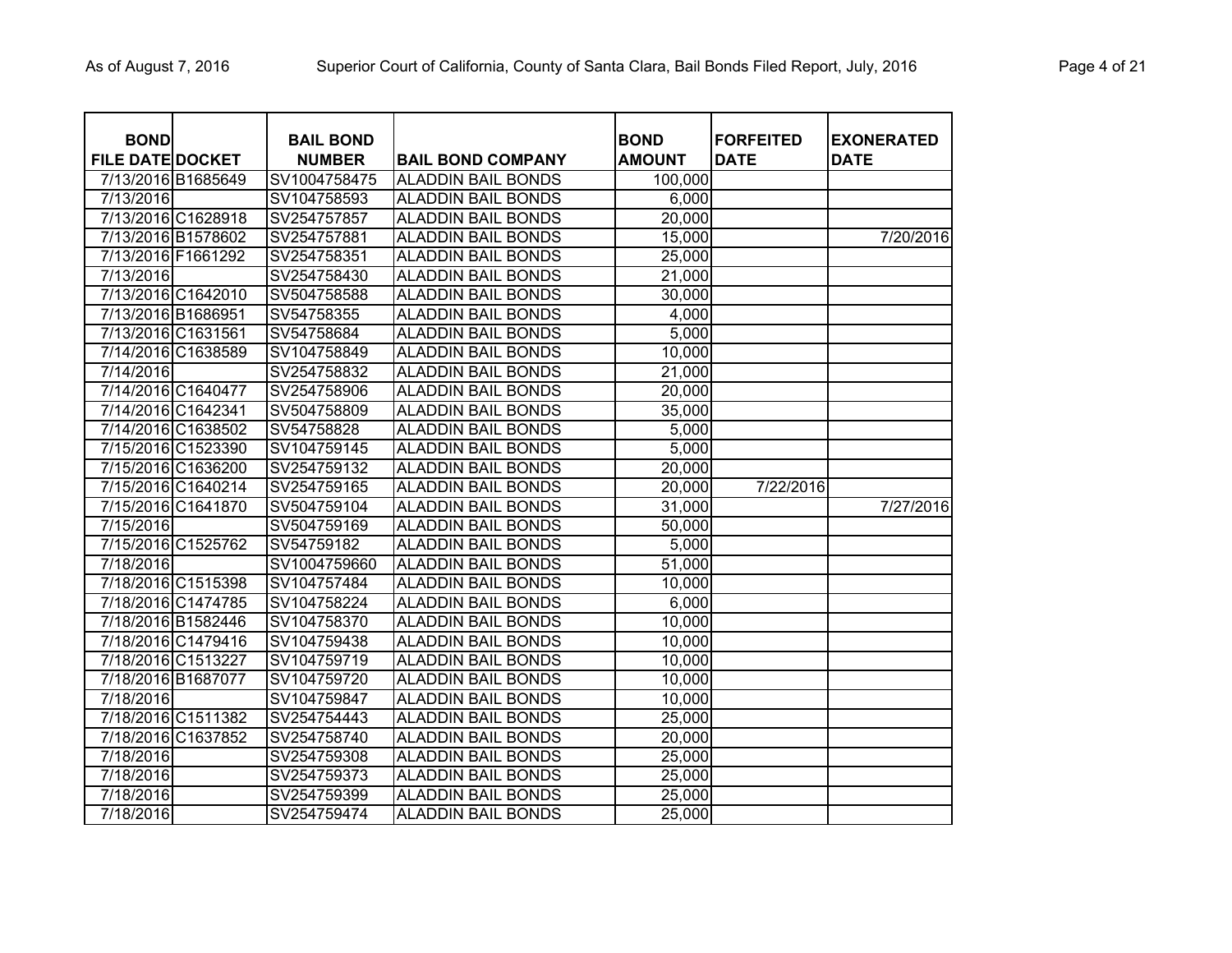| <b>BOND</b><br><b>FILE DATE DOCKET</b> |                    | <b>BAIL BOND</b><br><b>NUMBER</b> | <b>BAIL BOND COMPANY</b>  | <b>BOND</b><br><b>AMOUNT</b> | <b>FORFEITED</b><br><b>DATE</b> | <b>EXONERATED</b><br><b>DATE</b> |
|----------------------------------------|--------------------|-----------------------------------|---------------------------|------------------------------|---------------------------------|----------------------------------|
|                                        | 7/18/2016 C1637693 | SV254759643                       | <b>ALADDIN BAIL BONDS</b> | 20,000                       |                                 |                                  |
| 7/18/2016                              |                    | SV254759655                       | <b>ALADDIN BAIL BONDS</b> | 15,000                       |                                 |                                  |
| 7/18/2016                              |                    | SV254759804                       | <b>ALADDIN BAIL BONDS</b> | 21,000                       |                                 |                                  |
|                                        | 7/18/2016 C1519684 | SV504758374                       | <b>ALADDIN BAIL BONDS</b> | 30,000                       |                                 |                                  |
|                                        | 7/18/2016 C1637975 | SV504758452                       | <b>ALADDIN BAIL BONDS</b> | 36,000                       |                                 |                                  |
| 7/18/2016                              |                    | SV504759286                       | <b>ALADDIN BAIL BONDS</b> | 40,000                       |                                 |                                  |
| 7/18/2016 B1686525                     |                    | SV54758417                        | ALADDIN BAIL BONDS        | 5,000                        |                                 |                                  |
| 7/18/2016 F1659644                     |                    | SV54759133                        | ALADDIN BAIL BONDS        | 5,000                        |                                 |                                  |
| 7/18/2016 C1630401                     |                    | SV54759644                        | <b>ALADDIN BAIL BONDS</b> | 5,000                        |                                 |                                  |
| 7/19/2016 B1686183                     |                    | SV254759833                       | ALADDIN BAIL BONDS        | 15,000                       |                                 |                                  |
|                                        | 7/19/2016 C1641383 | SV254760088                       | <b>ALADDIN BAIL BONDS</b> | 20,000                       |                                 |                                  |
| 7/19/2016                              |                    | SV254760114                       | <b>ALADDIN BAIL BONDS</b> | 25,000                       |                                 |                                  |
| 7/19/2016                              |                    | SV504760027                       | ALADDIN BAIL BONDS        | 50,000                       |                                 |                                  |
| 7/19/2016                              |                    | SV54760005                        | ALADDIN BAIL BONDS        | 5,000                        |                                 |                                  |
| 7/20/2016                              |                    | SV104758187                       | <b>ALADDIN BAIL BONDS</b> | 10,000                       |                                 |                                  |
| 7/20/2016 B1687238                     |                    | SV254756937                       | <b>ALADDIN BAIL BONDS</b> | 25,000                       |                                 |                                  |
|                                        | 7/20/2016 B1687243 | SV254756975                       | <b>ALADDIN BAIL BONDS</b> | 10,250                       |                                 |                                  |
|                                        | 7/20/2016 B1687155 | SV254757449                       | <b>ALADDIN BAIL BONDS</b> | 25,000                       |                                 |                                  |
| 7/20/2016                              |                    | SV254759894                       | <b>ALADDIN BAIL BONDS</b> | 15,000                       |                                 |                                  |
| 7/20/2016                              |                    | SV504756895                       | <b>ALADDIN BAIL BONDS</b> | 25,250                       |                                 |                                  |
| 7/20/2016                              |                    | SV504757036                       | <b>ALADDIN BAIL BONDS</b> | 25,250                       |                                 |                                  |
| 7/20/2016 B1687291                     |                    | SV504757711                       | <b>ALADDIN BAIL BONDS</b> | 50,000                       |                                 |                                  |
| 7/21/2016                              |                    | SV1004760208                      | <b>ALADDIN BAIL BONDS</b> | 75,000                       |                                 |                                  |
|                                        | 7/21/2016 C1632069 | SV1004760511                      | <b>ALADDIN BAIL BONDS</b> | 95,000                       |                                 |                                  |
| 7/21/2016 C1642571                     |                    | SV104760279                       | <b>ALADDIN BAIL BONDS</b> | 10,000                       |                                 |                                  |
|                                        | 7/21/2016 C1640538 | SV104760454                       | <b>ALADDIN BAIL BONDS</b> | 10,000                       |                                 |                                  |
|                                        | 7/21/2016 C1507210 | SV104760500                       | <b>ALADDIN BAIL BONDS</b> | 10,000                       |                                 |                                  |
| 7/21/2016                              |                    | SV254760545                       | <b>ALADDIN BAIL BONDS</b> | 25,000                       |                                 |                                  |
|                                        | 7/21/2016 C1472593 | SV254760573                       | <b>ALADDIN BAIL BONDS</b> | 25,000                       |                                 |                                  |
| 7/21/2016                              |                    | SV254760574                       | <b>ALADDIN BAIL BONDS</b> | 25,000                       |                                 |                                  |
| 7/21/2016                              |                    | SV254760580                       | <b>ALADDIN BAIL BONDS</b> | 25,000                       |                                 |                                  |
| 7/21/2016                              |                    | SV504760228                       | <b>ALADDIN BAIL BONDS</b> | 40,000                       |                                 |                                  |
| 7/21/2016 F1660911                     |                    | SV54760537                        | <b>ALADDIN BAIL BONDS</b> | 5,000                        |                                 |                                  |
|                                        | 7/22/2016 C1507473 | SV104760676                       | <b>ALADDIN BAIL BONDS</b> | 10,000                       |                                 |                                  |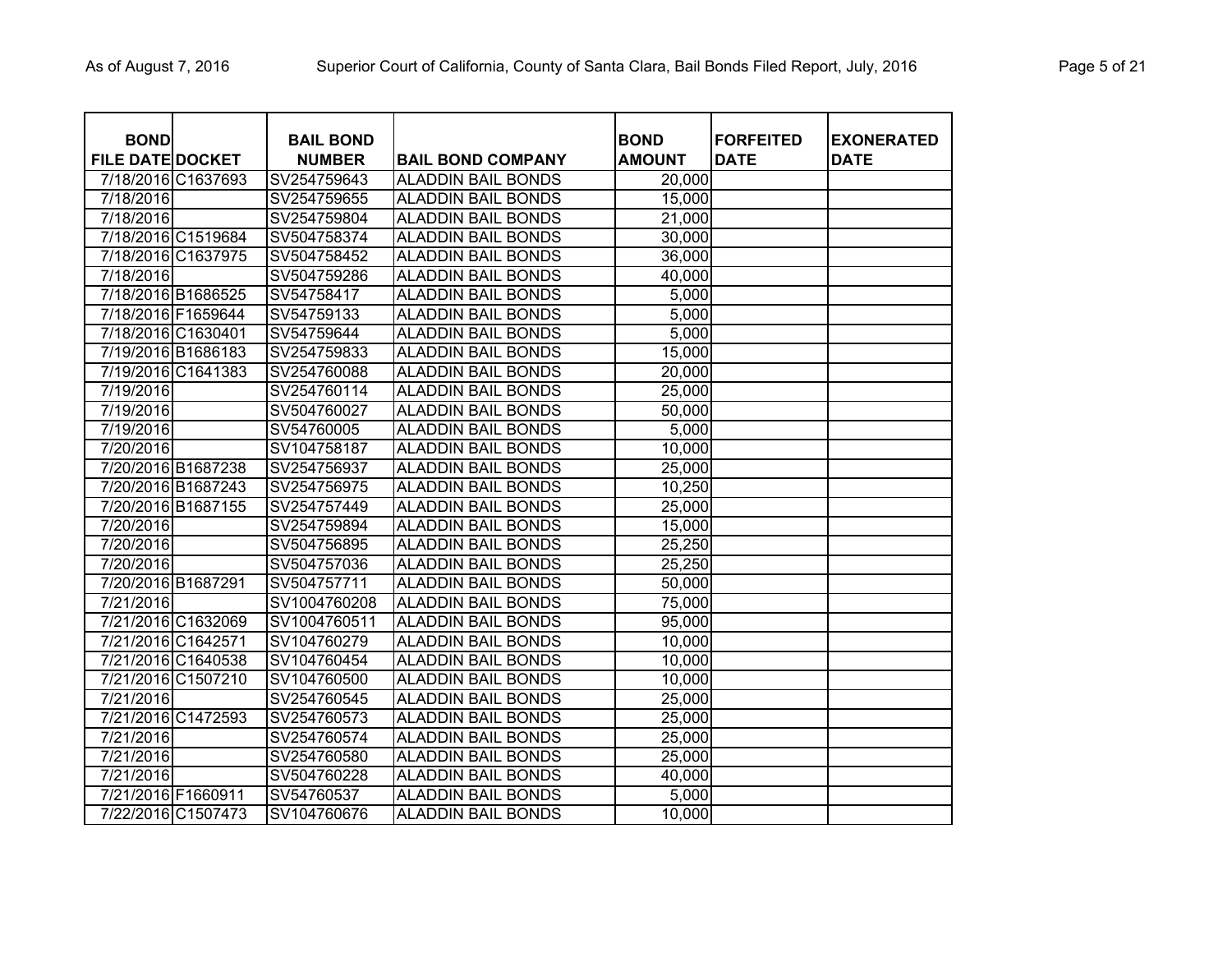| <b>BOND</b><br><b>FILE DATE DOCKET</b> | <b>BAIL BOND</b><br><b>NUMBER</b> | <b>BAIL BOND COMPANY</b>  | <b>BOND</b><br><b>AMOUNT</b> | <b>FORFEITED</b><br><b>DATE</b> | <b>IEXONERATED</b><br><b>DATE</b> |
|----------------------------------------|-----------------------------------|---------------------------|------------------------------|---------------------------------|-----------------------------------|
| 7/22/2016 C1638911                     | SV104760711                       | <b>ALADDIN BAIL BONDS</b> | 7,500                        |                                 |                                   |
| 7/22/2016 C1638591                     | SV254759315                       | <b>ALADDIN BAIL BONDS</b> | 16,000                       |                                 |                                   |
| 7/22/2016 C1633857                     | SV254759367                       | <b>ALADDIN BAIL BONDS</b> | 25,000                       |                                 |                                   |
| 7/22/2016 B1687325                     | SV254760341                       | <b>ALADDIN BAIL BONDS</b> | 25,000                       |                                 |                                   |
| 7/22/2016 C1641395                     | SV504760478                       | <b>ALADDIN BAIL BONDS</b> | 30,000                       | 7/26/2016                       |                                   |
| 7/22/2016 C1642565                     | SV504760695                       | <b>ALADDIN BAIL BONDS</b> | 45,000                       |                                 |                                   |
| 7/25/2016 C1642185                     | SV104760905                       | <b>ALADDIN BAIL BONDS</b> | 10,000                       |                                 |                                   |
| 7/25/2016                              | SV104761064                       | <b>ALADDIN BAIL BONDS</b> | 10,000                       |                                 |                                   |
| 7/25/2016 B1262337                     | SV104761094                       | <b>ALADDIN BAIL BONDS</b> | 10,000                       |                                 |                                   |
| 7/25/2016 C1639521                     | SV104761220                       | <b>ALADDIN BAIL BONDS</b> | 10,000                       |                                 |                                   |
| 7/25/2016                              | SV104761378                       | <b>ALADDIN BAIL BONDS</b> | 10,000                       |                                 |                                   |
| 7/25/2016                              | SV104761442                       | <b>ALADDIN BAIL BONDS</b> | 10,000                       |                                 |                                   |
| 7/25/2016                              | SV254760832                       | <b>ALADDIN BAIL BONDS</b> | 20,000                       |                                 |                                   |
| 7/25/2016 C1642185                     | SV254760904                       | <b>ALADDIN BAIL BONDS</b> | 12,000                       |                                 |                                   |
| 7/25/2016 C1638876                     | SV254761025                       | <b>ALADDIN BAIL BONDS</b> | 5,000                        |                                 |                                   |
| 7/25/2016                              | SV254761197                       | <b>ALADDIN BAIL BONDS</b> | 15,000                       |                                 |                                   |
| 7/25/2016 C1641740                     | SV254761256                       | <b>ALADDIN BAIL BONDS</b> | 21,000                       |                                 |                                   |
| 7/25/2016 C1527768                     | SV254761359                       | <b>ALADDIN BAIL BONDS</b> | 25,000                       |                                 |                                   |
| 7/25/2016                              | SV254761486                       | <b>ALADDIN BAIL BONDS</b> | 25,000                       |                                 |                                   |
| 7/25/2016 F1660099                     | SV504760190                       | <b>ALADDIN BAIL BONDS</b> | 7,500                        |                                 |                                   |
| 7/25/2016                              | SV504760873                       | <b>ALADDIN BAIL BONDS</b> | 36,000                       |                                 |                                   |
| 7/25/2016                              | SV504760888                       | <b>ALADDIN BAIL BONDS</b> | 25,000                       |                                 |                                   |
| 7/25/2016                              | SV504761355                       | <b>ALADDIN BAIL BONDS</b> | 50,000                       |                                 |                                   |
| 7/25/2016                              | SV504761461                       | <b>ALADDIN BAIL BONDS</b> | 35,000                       |                                 |                                   |
| 7/25/2016 C1638975                     | SV504761580                       | <b>ALADDIN BAIL BONDS</b> | 50,000                       |                                 |                                   |
| 7/25/2016 C1527768                     | SV54761360                        | <b>ALADDIN BAIL BONDS</b> | 2,000                        |                                 |                                   |
| 7/26/2016 B1684738                     | SV104759492                       | <b>ALADDIN BAIL BONDS</b> | 8,000                        |                                 |                                   |
| 7/26/2016 B1686247                     | SV254761711                       | <b>ALADDIN BAIL BONDS</b> | 25,000                       |                                 |                                   |
| 7/26/2016                              | SV254761962                       | <b>ALADDIN BAIL BONDS</b> | 25,000                       |                                 |                                   |
| 7/27/2016 C1641297                     | SV1004759721                      | <b>ALADDIN BAIL BONDS</b> | 75,000                       |                                 |                                   |
| 7/27/2016 C1501461                     | SV104758973                       | <b>ALADDIN BAIL BONDS</b> | 10,000                       |                                 |                                   |
| 7/27/2016 C1511902                     | SV104758974                       | <b>ALADDIN BAIL BONDS</b> | 10,000                       |                                 |                                   |
| 7/27/2016 C1514021                     | SV104759731                       | <b>ALADDIN BAIL BONDS</b> | 6,000                        |                                 |                                   |
| 7/27/2016 C1507391                     | SV104759810                       | <b>ALADDIN BAIL BONDS</b> | 10,000                       |                                 |                                   |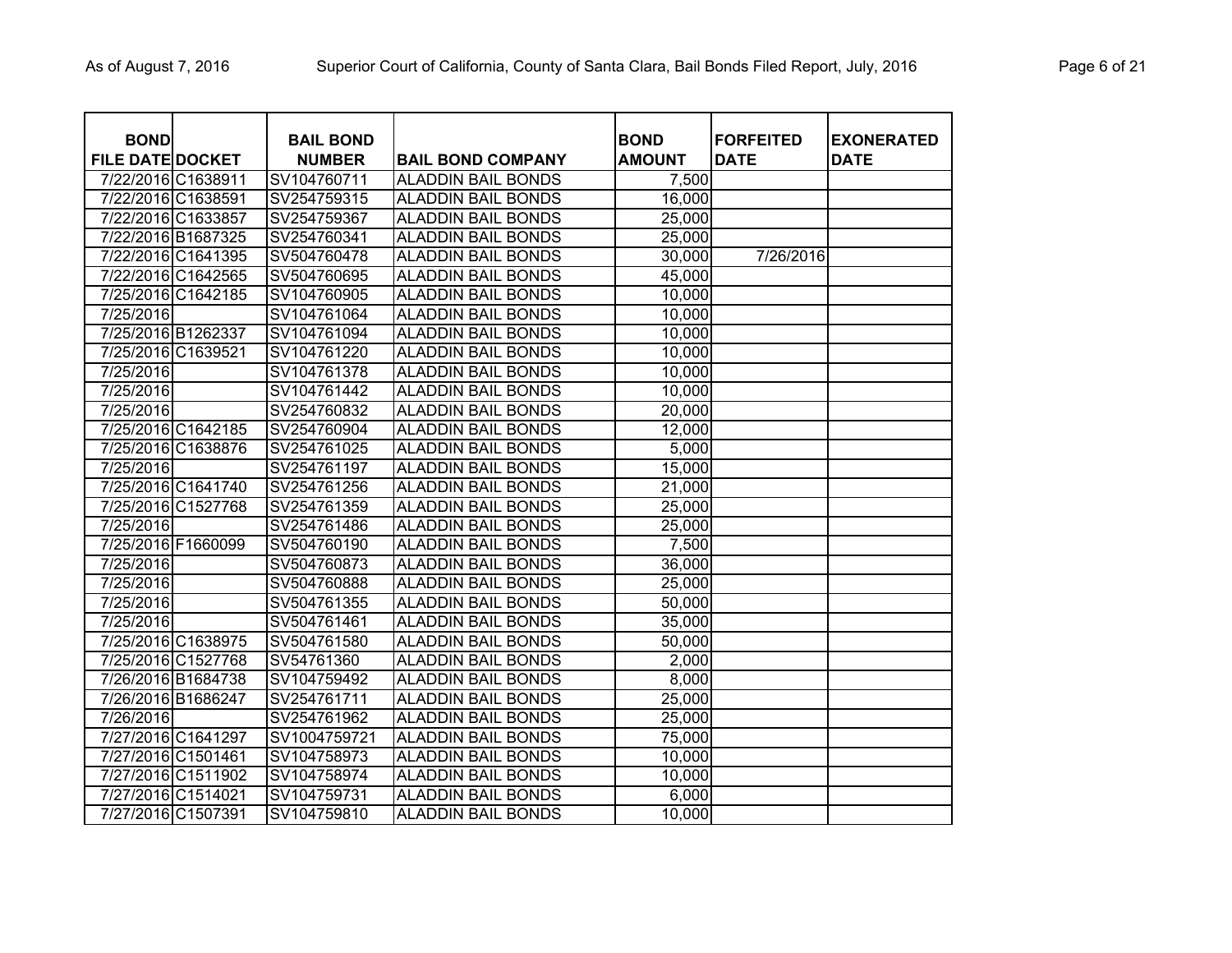| <b>BOND</b>             |                    | <b>BAIL BOND</b> |                                | <b>BOND</b>   | <b>FORFEITED</b> | <b>EXONERATED</b> |
|-------------------------|--------------------|------------------|--------------------------------|---------------|------------------|-------------------|
| <b>FILE DATE DOCKET</b> |                    | <b>NUMBER</b>    | <b>BAIL BOND COMPANY</b>       | <b>AMOUNT</b> | <b>DATE</b>      | <b>DATE</b>       |
|                         | 7/27/2016 C1628680 | SV104759881      | <b>ALADDIN BAIL BONDS</b>      | 10,000        |                  |                   |
| 7/27/2016 F1555115      |                    | SV104760300      | <b>ALADDIN BAIL BONDS</b>      | 10,000        |                  |                   |
| 7/27/2016 B1685501      |                    | SV104761129      | <b>ALADDIN BAIL BONDS</b>      | 10,000        |                  |                   |
|                         | 7/27/2016 C1628066 | SV254739931      | <b>ALADDIN BAIL BONDS</b>      | 5,000         |                  |                   |
|                         | 7/27/2016 C1642065 | SV254759520      | <b>ALADDIN BAIL BONDS</b>      | 25,000        |                  |                   |
|                         | 7/27/2016 C1636835 | SV254760492      | <b>ALADDIN BAIL BONDS</b>      | 25,000        |                  |                   |
|                         | 7/27/2016 C1642018 | SV254761850      | <b>ALADDIN BAIL BONDS</b>      | 15,000        |                  |                   |
| 7/27/2016               |                    | SV254761851      | <b>ALADDIN BAIL BONDS</b>      | 20,000        |                  |                   |
| 7/27/2016               |                    | SV254761852      | <b>ALADDIN BAIL BONDS</b>      | 15,000        |                  |                   |
| 7/27/2016               |                    | SV254761909      | <b>ALADDIN BAIL BONDS</b>      | 25,000        |                  |                   |
| 7/27/2016               |                    | SV504761195      | <b>ALADDIN BAIL BONDS</b>      | 50,000        |                  |                   |
| 7/27/2016               |                    | SV504761736      | <b>ALADDIN BAIL BONDS</b>      | 6,000         |                  |                   |
| 7/27/2016               |                    | SV504761886      | <b>ALADDIN BAIL BONDS</b>      | 50,000        |                  |                   |
|                         | 7/27/2016 C1642468 | SV504762029      | <b>ALADDIN BAIL BONDS</b>      | 44,000        | 7/27/2016        |                   |
| 7/27/2016               |                    | SV54761901       | <b>ALADDIN BAIL BONDS</b>      | 5,000         |                  |                   |
| 7/28/2016               |                    | SV1004762255     | <b>ALADDIN BAIL BONDS</b>      | 60,000        |                  |                   |
| 7/28/2016 B1686789      |                    | SV104760942      | <b>ALADDIN BAIL BONDS</b>      | 6,000         |                  |                   |
| 7/28/2016 B1367349      |                    | SV254760843      | <b>ALADDIN BAIL BONDS</b>      | 15,000        |                  |                   |
| 7/28/2016 B1687108      |                    | SV254761893      | <b>ALADDIN BAIL BONDS</b>      | 20,000        |                  |                   |
|                         | 7/28/2016 C1628179 | SV254762008      | <b>ALADDIN BAIL BONDS</b>      | 15,000        |                  |                   |
| 7/28/2016 B1687316      |                    | SV504762007      | <b>ALADDIN BAIL BONDS</b>      | 25,000        |                  |                   |
|                         | 7/28/2016 C1628179 | SV504762257      | <b>ALADDIN BAIL BONDS</b>      | 15,000        |                  |                   |
| 7/28/2016 F1660205      |                    | SV54761661       | <b>ALADDIN BAIL BONDS</b>      | 5,000         |                  |                   |
| 7/28/2016 B1686922      |                    | SV54761874       | <b>ALADDIN BAIL BONDS</b>      | 5,000         |                  |                   |
| 7/28/2016 F1661143      |                    | SV54761959       | <b>ALADDIN BAIL BONDS</b>      | 5,000         |                  |                   |
| 7/29/2016 B1687316      |                    | SV1004762494     | <b>ALADDIN BAIL BONDS</b>      | 75,000        |                  |                   |
| 7/29/2016               |                    | SV104762366      | <b>ALADDIN BAIL BONDS</b>      | 10,000        |                  |                   |
| 7/29/2016               |                    | SV504739937      | <b>ALADDIN BAIL BONDS</b>      | 45,000        |                  |                   |
|                         | 7/1/2016 F1661291  | AS116960         | ALICE CORTEZ BAIL BONDS        | 250,000       |                  |                   |
|                         | 7/6/2016 F1661068  | AS51058945       | <b>ALICE CORTEZ BAIL BONDS</b> | 5,000         |                  |                   |
| 7/21/2016 F1660964      |                    | AS25247186       | ALICE CORTEZ BAIL BONDS        | 7,500         |                  |                   |
| 7/21/2016               |                    | AS51058946       | ALICE CORTEZ BAIL BONDS        | 2,000         |                  |                   |
| 7/27/2016 F1660521      |                    | AS15459429       | ALICE CORTEZ BAIL BONDS        | 6,000         |                  |                   |
|                         | 7/27/2016 C1631399 | AS51103852       | ALICE CORTEZ BAIL BONDS        | 5,000         |                  |                   |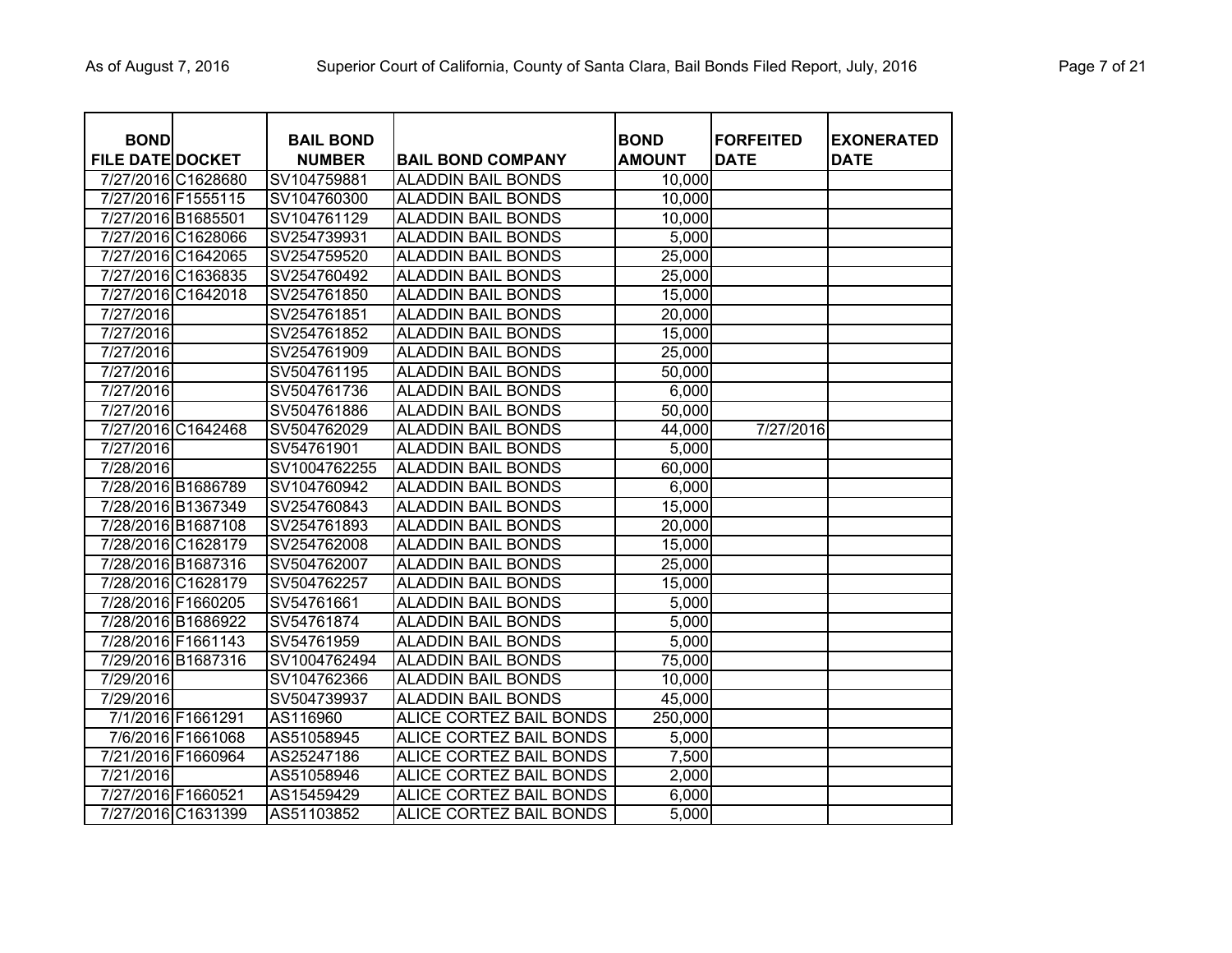| <b>BOND</b>             |                   | <b>BAIL BOND</b> |                                | <b>BOND</b>   | <b>FORFEITED</b> | <b>EXONERATED</b> |
|-------------------------|-------------------|------------------|--------------------------------|---------------|------------------|-------------------|
| <b>FILE DATE DOCKET</b> |                   | <b>NUMBER</b>    | <b>BAIL BOND COMPANY</b>       | <b>AMOUNT</b> | <b>DATE</b>      | <b>DATE</b>       |
| 7/28/2016 C1360526      |                   | AS51093853       | <b>ALICE CORTEZ BAIL BONDS</b> | 5,000         |                  |                   |
| 7/1/2016                |                   |                  | 5113340345 ALL PRO BAIL BONDS  | 11,000        |                  |                   |
|                         | 7/1/2016 C1527258 |                  | 5113340853 ALL PRO BAIL BONDS  | 5,000         |                  |                   |
|                         | 7/1/2016 C1508259 |                  | 5113340866 ALL PRO BAIL BONDS  | 5,000         |                  |                   |
| 7/1/2016                |                   |                  | 5272713220 ALL PRO BAIL BONDS  | 15,000        |                  |                   |
|                         | 7/1/2016 B1686851 |                  | 5272713259 ALL PRO BAIL BONDS  | 15,000        |                  |                   |
|                         | 7/1/2016 C1519996 |                  | 5551553905 ALL PRO BAIL BONDS  | 50,000        | 7/15/2016        |                   |
|                         | 7/1/2016 C1641218 |                  | 5551555136 ALL PRO BAIL BONDS  | 55,000        |                  |                   |
| 7/5/2016                |                   |                  | 527713233 ALL PRO BAIL BONDS   | 25,000        |                  |                   |
|                         | 7/5/2016 C1630068 |                  | 5113340374 ALL PRO BAIL BONDS  | 5,000         |                  |                   |
|                         | 7/5/2016 C1513969 |                  | 5113340387 ALL PRO BAIL BONDS  | 5,000         |                  |                   |
|                         | 7/5/2016 C1637789 |                  | 5113340390 ALL PRO BAIL BONDS  | 5,000         |                  |                   |
| 7/5/2016                |                   |                  | 5113340402 ALL PRO BAIL BONDS  | 10,000        |                  |                   |
|                         | 7/5/2016 C1641093 |                  | 5113340600 ALL PRO BAIL BONDS  | 6,000         |                  |                   |
|                         | 7/5/2016 C1635517 |                  | 5113340613 ALL PRO BAIL BONDS  | 5,000         |                  |                   |
| 7/5/2016                |                   |                  | 5113340741 ALL PRO BAIL BONDS  | 10,000        |                  |                   |
|                         | 7/5/2016 C1640081 |                  | 5113340808 ALL PRO BAIL BONDS  | 11,000        |                  |                   |
|                         | 7/5/2016 C1636153 |                  | 5272687525 ALL PRO BAIL BONDS  | 25,000        |                  |                   |
| 7/5/2016                |                   |                  | 5272687538 ALL PRO BAIL BONDS  | 25,000        |                  |                   |
|                         | 7/5/2016 C1636064 |                  | 5272687554 ALL PRO BAIL BONDS  | 12,000        |                  |                   |
|                         | 7/5/2016 C1503474 |                  | 5272687570 ALL PRO BAIL BONDS  | 15,000        |                  |                   |
|                         | 7/5/2016 C1641435 |                  | 5272698433 ALL PRO BAIL BONDS  | 16,000        |                  |                   |
| 7/5/2016                |                   |                  | 5272713204 ALL PRO BAIL BONDS  | 25,000        |                  |                   |
| 7/5/2016                |                   |                  | 5272713246 ALL PRO BAIL BONDS  | 25,000        |                  |                   |
| 7/5/2016                |                   |                  | 5272713288 ALL PRO BAIL BONDS  | 20,000        |                  |                   |
| 7/5/2016                |                   |                  | 5551555152 ALL PRO BAIL BONDS  | 35,000        |                  |                   |
|                         | 7/5/2016 C1639868 |                  | 5551555178 ALL PRO BAIL BONDS  | 50,000        |                  |                   |
|                         | 7/5/2016 C1641246 |                  | 5551627071 ALL PRO BAIL BONDS  | 50,000        |                  |                   |
|                         | 7/5/2016 C1637202 |                  | 5551627109 ALL PRO BAIL BONDS  | 45,000        |                  |                   |
|                         | 7/6/2016 F1661322 |                  | 5105593027 ALL PRO BAIL BONDS  | 76,500        |                  |                   |
|                         | 7/6/2016 B1686495 |                  | 5113340361 ALL PRO BAIL BONDS  | 10,000        |                  |                   |
|                         | 7/6/2016 F1660320 |                  | 5113340783 ALL PRO BAIL BONDS  | 10,000        |                  |                   |
|                         | 7/6/2016 F1659537 |                  | 5113340796 ALL PRO BAIL BONDS  | 10,000        |                  |                   |
| 7/6/2016                |                   |                  | 5272687583 ALL PRO BAIL BONDS  | 15,000        |                  |                   |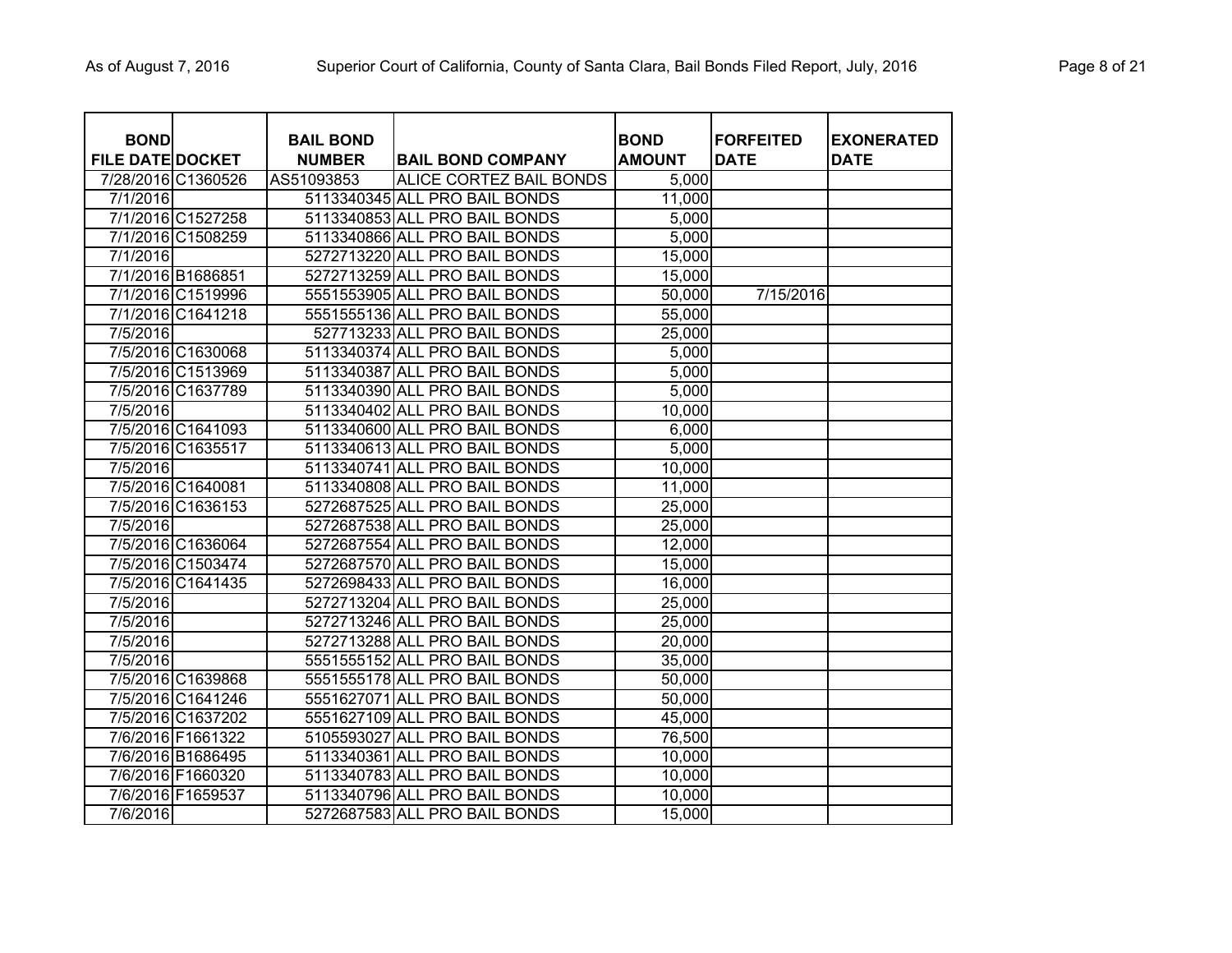| <b>BOND</b>             |                   | <b>BAIL BOND</b> |                               | <b>BOND</b>   | <b>FORFEITED</b> | <b>EXONERATED</b> |
|-------------------------|-------------------|------------------|-------------------------------|---------------|------------------|-------------------|
| <b>FILE DATE DOCKET</b> |                   | <b>NUMBER</b>    | <b>BAIL BOND COMPANY</b>      | <b>AMOUNT</b> | <b>DATE</b>      | <b>DATE</b>       |
|                         | 7/6/2016 C1628093 |                  | 5551587892 ALL PRO BAIL BONDS | 50,000        |                  |                   |
|                         | 7/7/2016 C1637022 |                  | 5113340697 ALL PRO BAIL BONDS | 5,000         |                  |                   |
|                         | 7/7/2016 F1661109 |                  | 5272712856 ALL PRO BAIL BONDS | 25,000        |                  |                   |
| 7/7/2016                |                   |                  | 5272712869 ALL PRO BAIL BONDS | 16,000        |                  |                   |
| 7/7/2016                |                   |                  | 5272712872 ALL PRO BAIL BONDS | 25,000        |                  |                   |
|                         | 7/8/2016 C1641034 |                  | 5113340671 ALL PRO BAIL BONDS | 10,000        |                  |                   |
|                         | 7/8/2016 C1634665 |                  | 5113340811 ALL PRO BAIL BONDS | 3,000         | 7/12/2016        |                   |
| 7/8/2016                |                   |                  | 5551627013 ALL PRO BAIL BONDS | 50,000        |                  |                   |
| 7/11/2016 C1499436      |                   |                  | 5113340415 ALL PRO BAIL BONDS | 10,000        |                  |                   |
| 7/11/2016 C1638900      |                   |                  | 5113340428 ALL PRO BAIL BONDS | 5,000         |                  |                   |
| 7/11/2016 C1635837      |                   |                  | 5113340668 ALL PRO BAIL BONDS | 5,000         |                  |                   |
| 7/11/2016 C1524512      |                   |                  | 5113340712 ALL PRO BAIL BONDS | 5,000         |                  |                   |
| 7/11/2016 B1577230      |                   |                  | 5113340725 ALL PRO BAIL BONDS | 10,000        |                  |                   |
| 7/11/2016 C1514195      |                   |                  | 5113340738 ALL PRO BAIL BONDS | 10,000        |                  |                   |
| 7/11/2016 C1638776      |                   |                  | 5272712926 ALL PRO BAIL BONDS | 20,000        |                  |                   |
| 7/11/2016 C1637358      |                   |                  | 5272713192 ALL PRO BAIL BONDS | 25,000        |                  |                   |
| 7/11/2016 C1638744      |                   |                  | 5272713275 ALL PRO BAIL BONDS | 25,000        |                  |                   |
| 7/11/2016               |                   |                  | 5551495487 ALL PRO BAIL BONDS | 25,000        |                  |                   |
| 7/11/2016 F1661220      |                   |                  | 5551555181 ALL PRO BAIL BONDS | 30,000        |                  |                   |
| 7/11/2016 C1639172      |                   |                  | 5551627026 ALL PRO BAIL BONDS | 50,000        |                  |                   |
| 7/11/2016 C1638606      |                   |                  | 5551627055 ALL PRO BAIL BONDS | 30,000        |                  |                   |
| 7/11/2016 C1638732      |                   |                  | 5551627084 ALL PRO BAIL BONDS | 30,000        |                  |                   |
| 7/12/2016 C1638466      |                   |                  | 5272690200 ALL PRO BAIL BONDS | 15,000        |                  |                   |
| 7/12/2016               |                   |                  | 5272713176 ALL PRO BAIL BONDS | 25,000        |                  |                   |
| 7/12/2016 C1641643      |                   |                  | 5551495515 ALL PRO BAIL BONDS | 36,000        | 7/13/2016        | 7/22/2016         |
| 7/12/2016 B1685234      |                   |                  | 5551627068 ALL PRO BAIL BONDS | 50,000        |                  |                   |
| 7/13/2016 C1525799      |                   |                  | 5105587565 ALL PRO BAIL BONDS | 75,000        |                  |                   |
| 7/13/2016 B1577810      |                   |                  | 5113298277 ALL PRO BAIL BONDS | 10,000        |                  |                   |
| 7/13/2016 C1524755      |                   |                  | 5272712968 ALL PRO BAIL BONDS | 15,000        |                  |                   |
| 7/13/2016               |                   |                  | 5272713150 ALL PRO BAIL BONDS | 25,000        |                  |                   |
| 7/13/2016 C1521889      |                   |                  | 5272713163 ALL PRO BAIL BONDS | 25,000        |                  |                   |
| 7/14/2016 C1637024      |                   |                  | 5272712900 ALL PRO BAIL BONDS | 10,000        |                  |                   |
| 7/14/2016 C1513430      |                   |                  | 5272712913 ALL PRO BAIL BONDS | 25,000        |                  |                   |
| 7/14/2016               |                   |                  | 5272712971 ALL PRO BAIL BONDS | 20,000        |                  |                   |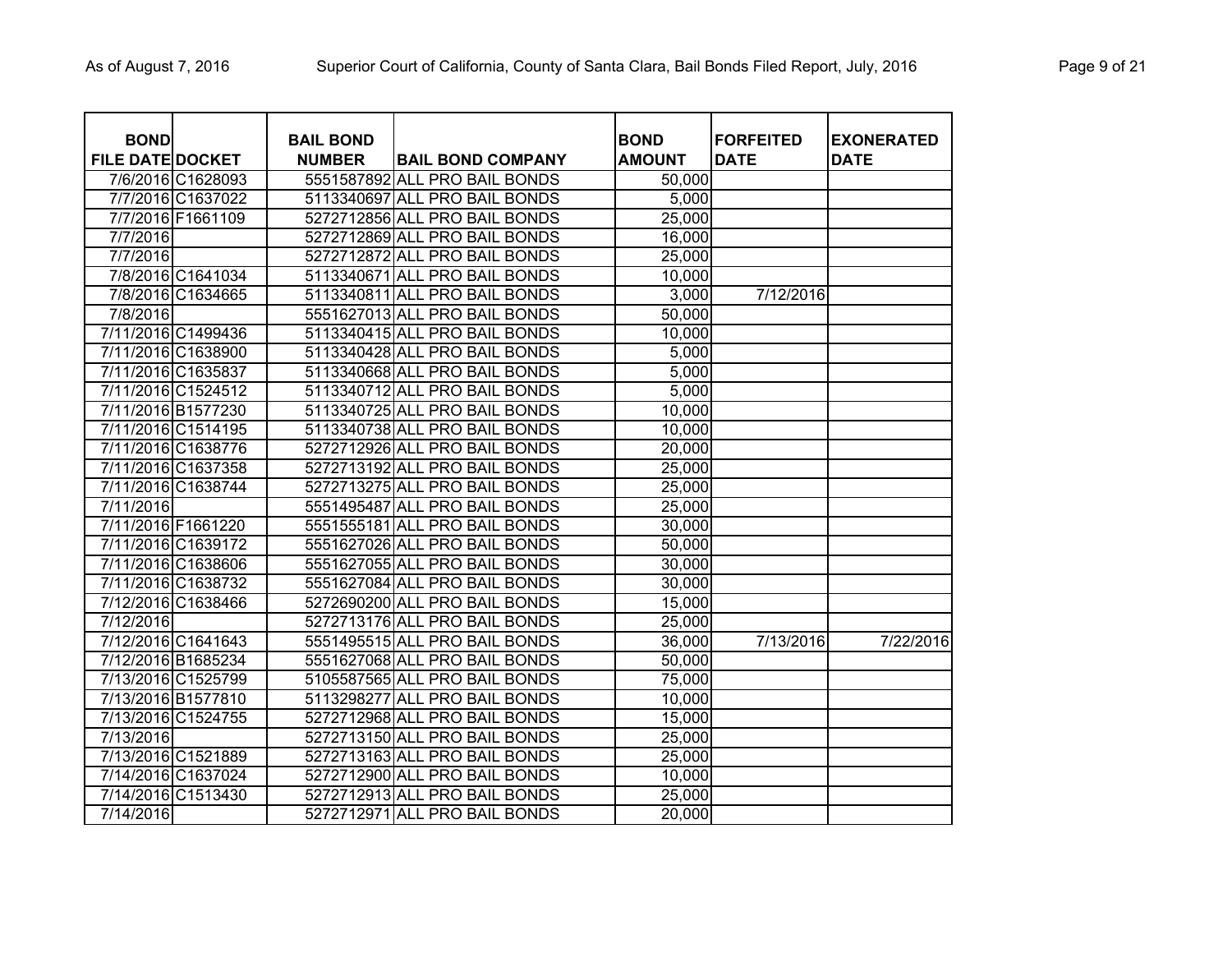| <b>BOND</b>             |                    | <b>BAIL BOND</b> |                               | <b>BOND</b>   | <b>FORFEITED</b> | <b>EXONERATED</b> |
|-------------------------|--------------------|------------------|-------------------------------|---------------|------------------|-------------------|
| <b>FILE DATE DOCKET</b> |                    | <b>NUMBER</b>    | <b>BAIL BOND COMPANY</b>      | <b>AMOUNT</b> | <b>DATE</b>      | <b>DATE</b>       |
|                         | 7/14/2016 C1640088 |                  | 5551495474 ALL PRO BAIL BONDS | 50,000        |                  |                   |
|                         | 7/14/2016 C1637142 |                  | 5551495544 ALL PRO BAIL BONDS | 31,000        |                  |                   |
|                         | 7/15/2016 C1642009 |                  | 5113340569 ALL PRO BAIL BONDS | 10,000        |                  |                   |
| 7/15/2016               |                    |                  | 5272712984 ALL PRO BAIL BONDS | 25,000        |                  |                   |
|                         | 7/15/2016 C1493925 |                  | 5272712997 ALL PRO BAIL BONDS | 25,000        |                  |                   |
| 7/15/2016               |                    |                  | 5272731220 ALL PRO BAIL BONDS | 25,000        |                  |                   |
| 7/15/2016               |                    |                  | 5551495557 ALL PRO BAIL BONDS | 36,000        |                  |                   |
|                         | 7/18/2016 C1638138 |                  | 5113340431 ALL PRO BAIL BONDS | 11,000        |                  |                   |
|                         | 7/18/2016 C1635769 |                  | 5113340460 ALL PRO BAIL BONDS | 6,000         |                  |                   |
|                         | 7/18/2016 C1639894 |                  | 5113340585 ALL PRO BAIL BONDS | 10,000        |                  |                   |
|                         | 7/18/2016 C1631753 |                  | 5113340709 ALL PRO BAIL BONDS | 5,000         |                  |                   |
|                         | 7/18/2016 C1639376 |                  | 5113340824 ALL PRO BAIL BONDS | 5,000         |                  | 7/18/2016         |
|                         | 7/18/2016 C1515868 |                  | 5272713006 ALL PRO BAIL BONDS | 20,000        |                  |                   |
|                         | 7/18/2016 C1641456 |                  | 5272713019 ALL PRO BAIL BONDS | 25,000        |                  |                   |
| 7/18/2016               |                    |                  | 5272713035 ALL PRO BAIL BONDS | 15,000        |                  |                   |
| 7/18/2016               |                    |                  | 5272731217 ALL PRO BAIL BONDS | 15,000        |                  |                   |
|                         | 7/20/2016 B1687302 |                  | 5113340457 ALL PRO BAIL BONDS | 10,000        |                  |                   |
|                         | 7/20/2016 B1687265 |                  | 5113340572 ALL PRO BAIL BONDS | 2,000         |                  |                   |
|                         | 7/20/2016 B1687303 |                  | 5272712885 ALL PRO BAIL BONDS | 25,000        |                  |                   |
|                         | 7/20/2016 F1661064 |                  | 5272712939 ALL PRO BAIL BONDS | 10,000        |                  |                   |
| 7/20/2016               |                    |                  | 5272712955 ALL PRO BAIL BONDS | 21,000        |                  |                   |
|                         | 7/20/2016 B1687157 |                  | 5551495490 ALL PRO BAIL BONDS | 50,000        |                  |                   |
|                         | 7/20/2016 B1686568 |                  | 5551555165 ALL PRO BAIL BONDS | 50,000        |                  |                   |
| 7/21/2016               |                    |                  | 5113340499 ALL PRO BAIL BONDS | 10,000        |                  |                   |
|                         | 7/21/2016 C1642349 |                  | 5272712942 ALL PRO BAIL BONDS | 10,250        |                  |                   |
|                         | 7/21/2016 C1642348 |                  | 5272731204 ALL PRO BAIL BONDS | 20,000        |                  |                   |
| 7/21/2016               |                    |                  | 5551661600 ALL PRO BAIL BONDS | 40,000        |                  |                   |
|                         | 7/21/2016 C1640535 |                  | 5551661613 ALL PRO BAIL BONDS | 30,000        |                  |                   |
|                         | 7/22/2016 B1684793 |                  | 5113258042 ALL PRO BAIL BONDS | 7,500         |                  |                   |
| 7/22/2016 B1685907      |                    |                  | 5113340486 ALL PRO BAIL BONDS | 5,000         |                  |                   |
|                         | 7/22/2016 C1638087 |                  | 5113340598 ALL PRO BAIL BONDS | 10,000        |                  |                   |
|                         | 7/22/2016 C1516799 |                  | 5272736704 ALL PRO BAIL BONDS | 15,000        |                  |                   |
|                         | 7/25/2016 C1363613 |                  | 5105610230 ALL PRO BAIL BONDS | 65,000        |                  |                   |
|                         | 7/25/2016 F1659560 |                  | 5113340514 ALL PRO BAIL BONDS | 10,000        |                  |                   |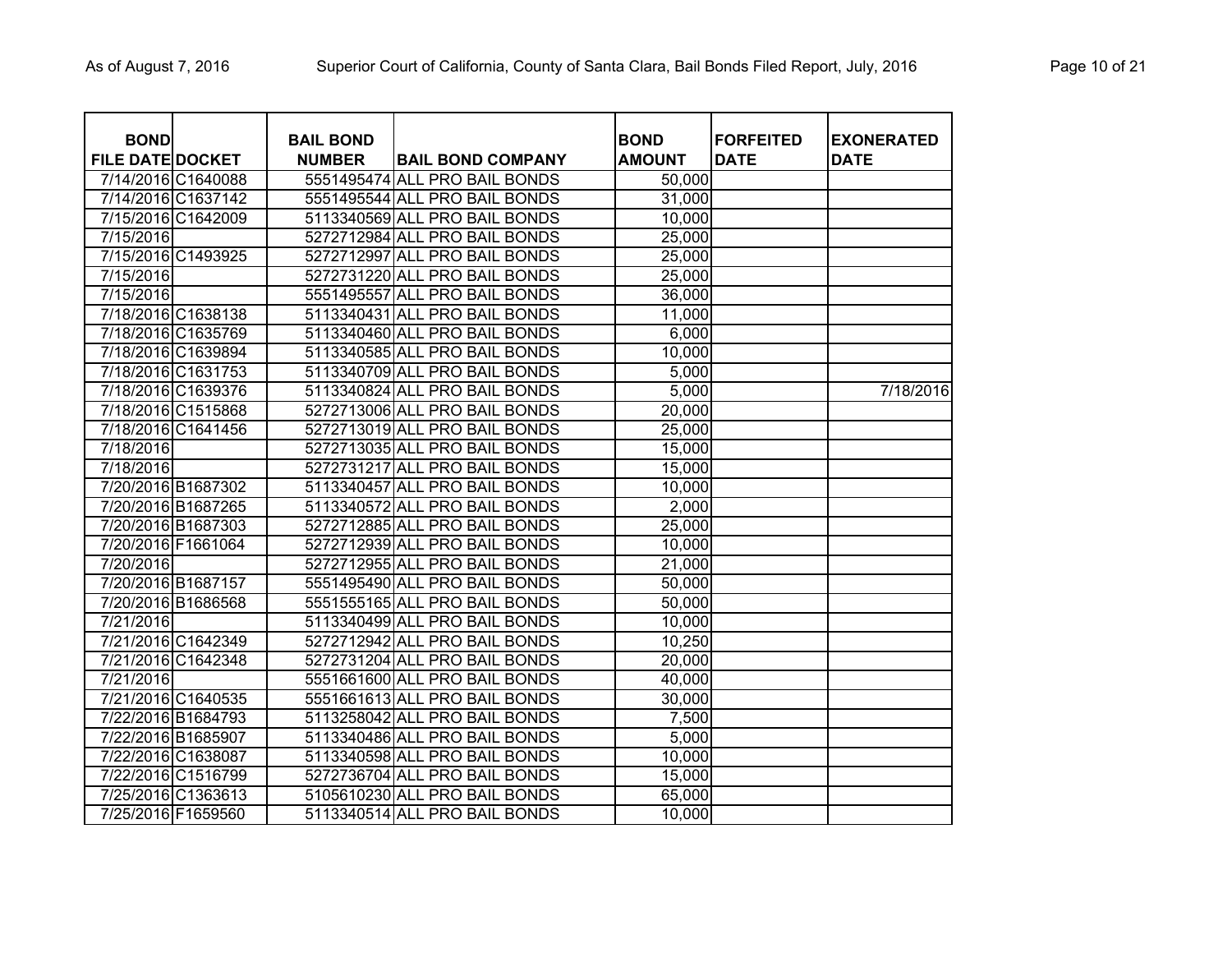| <b>BOND</b><br><b>FILE DATE DOCKET</b> |                    | <b>BAIL BOND</b><br><b>NUMBER</b> | <b>BAIL BOND COMPANY</b>      | <b>BOND</b><br><b>AMOUNT</b> | <b>FORFEITED</b><br><b>DATE</b> | <b>EXONERATED</b><br><b>DATE</b> |
|----------------------------------------|--------------------|-----------------------------------|-------------------------------|------------------------------|---------------------------------|----------------------------------|
| 7/25/2016 F1555275                     |                    |                                   | 5113368796 ALL PRO BAIL BONDS | 10,000                       |                                 |                                  |
| 7/25/2016                              |                    |                                   | 5113368808 ALL PRO BAIL BONDS | 11,000                       |                                 |                                  |
|                                        | 7/25/2016 C1363613 |                                   | 5113368811 ALL PRO BAIL BONDS | 10,000                       |                                 |                                  |
|                                        | 7/25/2016 C1638613 |                                   | 5113369032 ALL PRO BAIL BONDS | 10,000                       |                                 |                                  |
| 7/25/2016 F1558011                     |                    |                                   | 5272376733 ALL PRO BAIL BONDS | 25,000                       |                                 |                                  |
|                                        | 7/25/2016 C1509830 |                                   | 5272731147 ALL PRO BAIL BONDS | 25,000                       |                                 |                                  |
| 7/25/2016 F1558327                     |                    |                                   | 5272731176 ALL PRO BAIL BONDS | 25,000                       |                                 |                                  |
| 7/25/2016 F1660478                     |                    |                                   | 5272736720 ALL PRO BAIL BONDS | 20,000                       |                                 |                                  |
|                                        | 7/25/2016 C1641759 |                                   | 5272736759 ALL PRO BAIL BONDS | 25,000                       |                                 |                                  |
| 7/25/2016                              |                    |                                   | 5272736788 ALL PRO BAIL BONDS | 15,000                       |                                 |                                  |
| 7/25/2016                              |                    |                                   | 5272736791 ALL PRO BAIL BONDS | 25,000                       |                                 |                                  |
| 7/25/2016                              |                    |                                   | 5272736803 ALL PRO BAIL BONDS | 16,250                       |                                 |                                  |
|                                        | 7/25/2016 C1636584 |                                   | 5272736816 ALL PRO BAIL BONDS | 20,000                       |                                 |                                  |
|                                        | 7/25/2016 C1640494 |                                   | 5551637106 ALL PRO BAIL BONDS | 50,000                       |                                 |                                  |
| 7/26/2016                              |                    |                                   | 5113368837 ALL PRO BAIL BONDS | 11,000                       |                                 |                                  |
| 7/26/2016 B1582884                     |                    |                                   | 5272710906 ALL PRO BAIL BONDS | 20,000                       |                                 |                                  |
| 7/26/2016 B1686588                     |                    |                                   | 5272731150 ALL PRO BAIL BONDS | 25,000                       |                                 |                                  |
| 7/26/2016 B1582899                     |                    |                                   | 5272736762 ALL PRO BAIL BONDS | 15,000                       |                                 |                                  |
|                                        | 7/26/2016 C1628446 |                                   | 5272736829 ALL PRO BAIL BONDS | 20,000                       |                                 |                                  |
|                                        | 7/26/2016 C1244357 |                                   | 5272736845 ALL PRO BAIL BONDS | 25,000                       |                                 |                                  |
|                                        | 7/27/2016 C1483185 |                                   | 5272639748 ALL PRO BAIL BONDS | 15,000                       |                                 |                                  |
| 7/28/2016                              |                    |                                   | 5105587396 ALL PRO BAIL BONDS | 105,000                      |                                 |                                  |
| 7/28/2016 B1686798                     |                    |                                   | 5113362314 ALL PRO BAIL BONDS | 5,000                        |                                 |                                  |
| 7/28/2016 F1558053                     |                    |                                   | 5113362327 ALL PRO BAIL BONDS | 5,000                        |                                 |                                  |
| 7/28/2016 C1635747                     |                    |                                   | 5113362330 ALL PRO BAIL BONDS | 7,500                        |                                 |                                  |
| 7/28/2016 F1558331                     |                    |                                   | 5113362343 ALL PRO BAIL BONDS | 7,500                        |                                 |                                  |
| 7/28/2016 B1687315                     |                    |                                   | 5272713048 ALL PRO BAIL BONDS | 20,000                       |                                 |                                  |
| 7/28/2016                              |                    |                                   | 5272731134 ALL PRO BAIL BONDS | 20,000                       |                                 |                                  |
| 7/28/2016 B1686234                     |                    |                                   | 5272736775 ALL PRO BAIL BONDS | 10,000                       |                                 |                                  |
| 7/28/2016                              |                    |                                   | 5551661642 ALL PRO BAIL BONDS | 30,000                       |                                 |                                  |
|                                        | 7/28/2016 C1640495 |                                   | 5551661668 ALL PRO BAIL BONDS | 50,000                       |                                 |                                  |
| 7/29/2016 F1558174                     |                    |                                   | 5272731121 ALL PRO BAIL BONDS | 25,000                       |                                 |                                  |
| 7/29/2016 F1660329                     |                    |                                   | 5272736858 ALL PRO BAIL BONDS | 10,000                       |                                 |                                  |
|                                        | 7/11/2016 C1637136 | IS30K195238                       | <b>AMIGO BAIL BONDS</b>       | 5,000                        |                                 |                                  |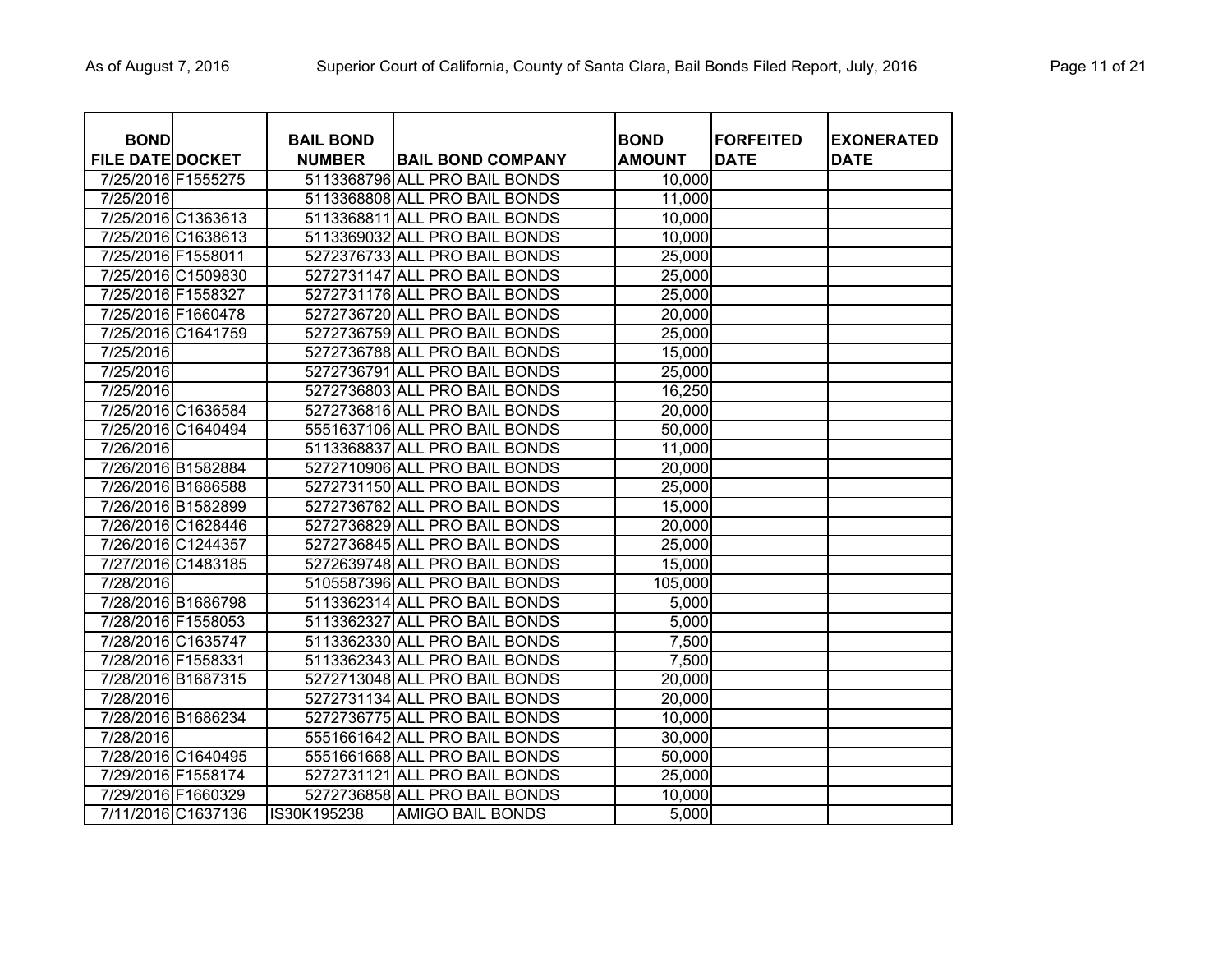| <b>BOND</b><br><b>FILE DATE DOCKET</b> |                    | <b>BAIL BOND</b><br><b>NUMBER</b> | <b>BAIL BOND COMPANY</b>   | <b>BOND</b><br><b>AMOUNT</b> | <b>FORFEITED</b><br><b>DATE</b> | <b>EXONERATED</b><br><b>DATE</b> |
|----------------------------------------|--------------------|-----------------------------------|----------------------------|------------------------------|---------------------------------|----------------------------------|
| 7/11/2016 C1637274                     |                    | IS50K120043                       | <b>AMIGO BAIL BONDS</b>    | 3,000                        |                                 |                                  |
|                                        | 7/11/2016 C1639342 | IS50K121005                       | <b>AMIGO BAIL BONDS</b>    | 2,000                        |                                 |                                  |
| 7/19/2016                              |                    | IS30K195236                       | <b>AMIGO BAIL BONDS</b>    | 25,000                       |                                 |                                  |
| 7/25/2016                              |                    | IS50K121062                       | <b>AMIGO BAIL BONDS</b>    | 30,000                       |                                 |                                  |
| 7/27/2016                              |                    | IS50K121063                       | <b>AMIGO BAIL BONDS</b>    | 10,000                       |                                 |                                  |
|                                        | 7/1/2016 C1641213  | T5050568189                       | <b>BAD BOYS BAIL BONDS</b> | 35,000                       |                                 |                                  |
|                                        | 7/1/2016 C1638654  | T550569493                        | <b>BAD BOYS BAIL BONDS</b> | 5,000                        |                                 |                                  |
| 7/1/2016                               |                    | T7550568025                       | <b>BAD BOYS BAIL BONDS</b> | 35,000                       |                                 |                                  |
|                                        | 7/5/2016 C1639160  | T1050567961                       | <b>BAD BOYS BAIL BONDS</b> | 10,000                       |                                 |                                  |
|                                        | 7/5/2016 C1635481  | T1050567965                       | <b>BAD BOYS BAIL BONDS</b> | 5,000                        |                                 |                                  |
| 7/5/2016                               |                    | T1050569825                       | <b>BAD BOYS BAIL BONDS</b> | 6,000                        |                                 |                                  |
| 7/5/2016                               |                    | T1050569827                       | <b>BAD BOYS BAIL BONDS</b> | 10,000                       |                                 |                                  |
| 7/5/2016                               |                    | T2550569399                       | <b>BAD BOYS BAIL BONDS</b> | 21,000                       |                                 |                                  |
|                                        | 7/5/2016 C1245507  | T2550569400                       | <b>BAD BOYS BAIL BONDS</b> | 25,000                       |                                 |                                  |
| $\overline{7/5}/2016$                  |                    | T2550569843                       | <b>BAD BOYS BAIL BONDS</b> | 16,000                       |                                 |                                  |
| 7/5/2016                               |                    | T2550569844                       | <b>BAD BOYS BAIL BONDS</b> | 11,000                       |                                 |                                  |
|                                        | 7/5/2016 C1641208  | T50050569882                      | <b>BAD BOYS BAIL BONDS</b> | 125,000                      | 7/6/2016                        |                                  |
| 7/5/2016                               |                    | T5050568673                       | <b>BAD BOYS BAIL BONDS</b> | 20,000                       |                                 |                                  |
| 7/5/2016                               |                    | T5050568674                       | <b>BAD BOYS BAIL BONDS</b> | 25,000                       |                                 |                                  |
| 7/5/2016                               |                    | T5050568676                       | <b>BAD BOYS BAIL BONDS</b> | 30,000                       |                                 |                                  |
|                                        | 7/6/2016 C1637177  | T1050566647                       | <b>BAD BOYS BAIL BONDS</b> | 10,000                       |                                 |                                  |
|                                        | 7/6/2016 C1638611  | T2550568650                       | <b>BAD BOYS BAIL BONDS</b> | 25,000                       |                                 |                                  |
| 7/6/2016                               |                    | T2550569515                       | <b>BAD BOYS BAIL BONDS</b> | 20,000                       |                                 |                                  |
|                                        | 7/6/2016 C1637065  | T5050568019                       | <b>BAD BOYS BAIL BONDS</b> | 50,000                       |                                 |                                  |
|                                        | 7/6/2016 C1637065  | T5050568021                       | <b>BAD BOYS BAIL BONDS</b> | 50,000                       |                                 |                                  |
|                                        | 7/6/2016 C1634268  | T550566063                        | <b>BAD BOYS BAIL BONDS</b> | 5,000                        |                                 |                                  |
|                                        | 7/6/2016 F1661102  | T550567049                        | <b>BAD BOYS BAIL BONDS</b> | 5,000                        |                                 |                                  |
|                                        | 7/6/2016 C1638773  | T550569494                        | <b>BAD BOYS BAIL BONDS</b> | 5,000                        |                                 |                                  |
|                                        | 7/6/2016 B1473236  | T550569495                        | <b>BAD BOYS BAIL BONDS</b> | 5,000                        |                                 | 7/6/2016                         |
|                                        | 7/7/2016 C1641255  | T1050566645                       | <b>BAD BOYS BAIL BONDS</b> | 10,000                       |                                 | 7/26/2016                        |
| 7/7/2016                               |                    | T5050568671                       | <b>BAD BOYS BAIL BONDS</b> | 25,000                       |                                 |                                  |
| 7/8/2016                               |                    | T2550570496                       | <b>BAD BOYS BAIL BONDS</b> | 11,000                       |                                 |                                  |
|                                        | 7/8/2016 B1686882  | T5050568672                       | <b>BAD BOYS BAIL BONDS</b> | 35,000                       |                                 |                                  |
|                                        | 7/8/2016 F1660330  | T550567052                        | <b>BAD BOYS BAIL BONDS</b> | 5,000                        |                                 |                                  |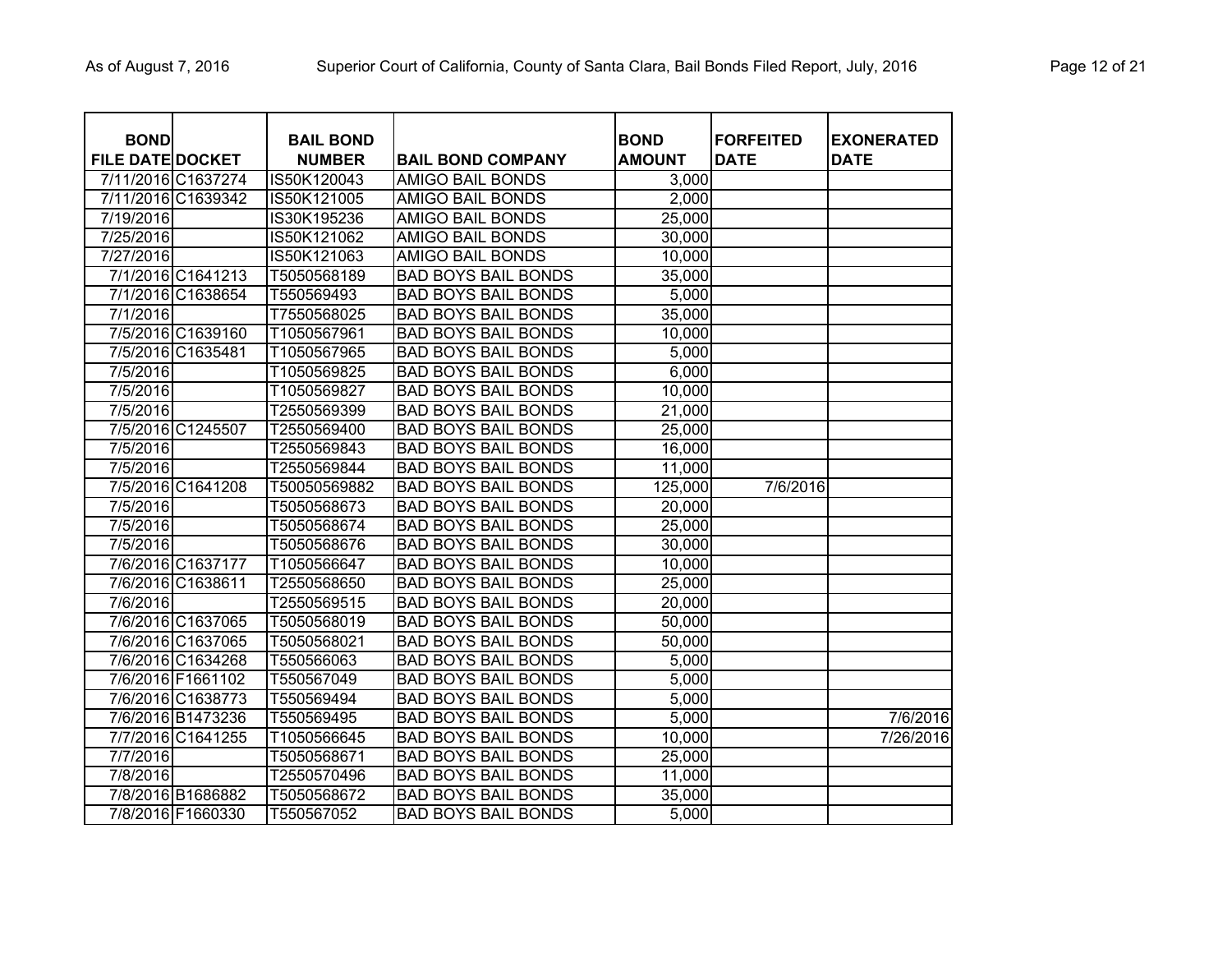| <b>BOND</b><br><b>FILE DATE DOCKET</b> |                    | <b>BAIL BOND</b><br><b>NUMBER</b> | <b>BAIL BOND COMPANY</b>   | <b>BOND</b><br><b>AMOUNT</b> | <b>FORFEITED</b><br><b>DATE</b> | <b>EXONERATED</b><br><b>DATE</b> |
|----------------------------------------|--------------------|-----------------------------------|----------------------------|------------------------------|---------------------------------|----------------------------------|
| 7/11/2016                              |                    | T10050570528                      | <b>BAD BOYS BAIL BONDS</b> | 100,000                      |                                 |                                  |
|                                        | 7/11/2016 C1635232 | T1050566644                       | <b>BAD BOYS BAIL BONDS</b> | 10,000                       |                                 |                                  |
|                                        | 7/11/2016 C1639575 | T1050569826                       | <b>BAD BOYS BAIL BONDS</b> | 10,000                       |                                 |                                  |
| 7/11/2016 F1660338                     |                    | T1050570483                       | <b>BAD BOYS BAIL BONDS</b> | 10,000                       |                                 |                                  |
|                                        | 7/11/2016 C1639545 | T1056569826                       | <b>BAD BOYS BAIL BONDS</b> | 10,000                       |                                 |                                  |
| 7/11/2016                              |                    | T2550570948                       | <b>BAD BOYS BAIL BONDS</b> | 16,000                       |                                 |                                  |
|                                        | 7/11/2016 C1637820 | T50050563052                      | <b>BAD BOYS BAIL BONDS</b> | 130,000                      |                                 |                                  |
| 7/11/2016                              |                    | T5050570513                       | <b>BAD BOYS BAIL BONDS</b> | 50,000                       |                                 |                                  |
| 7/11/2016                              |                    | T5050570515                       | <b>BAD BOYS BAIL BONDS</b> | 25,000                       |                                 |                                  |
|                                        | 7/11/2016 C1509885 | T550567047                        | <b>BAD BOYS BAIL BONDS</b> | 5,000                        |                                 |                                  |
|                                        | 7/11/2016 C1483927 | T550567048                        | <b>BAD BOYS BAIL BONDS</b> | 5,000                        |                                 |                                  |
|                                        | 7/11/2016 C1632654 | T550567937                        | <b>BAD BOYS BAIL BONDS</b> | 1,000                        |                                 |                                  |
|                                        | 7/11/2016 B1686736 | T7550566264                       | <b>BAD BOYS BAIL BONDS</b> | 25,000                       |                                 |                                  |
| 7/12/2016                              |                    | T1050568179                       | <b>BAD BOYS BAIL BONDS</b> | 10,000                       |                                 |                                  |
| 7/12/2016                              |                    | T5050570514                       | <b>BAD BOYS BAIL BONDS</b> | 40,000                       |                                 |                                  |
| 7/12/2016                              |                    | T5050570992                       | <b>BAD BOYS BAIL BONDS</b> | 50,000                       |                                 |                                  |
|                                        | 7/13/2016 B1687003 | T2550570952                       | <b>BAD BOYS BAIL BONDS</b> | 25,000                       |                                 | 7/19/2016                        |
| 7/13/2016                              |                    | T2550570953                       | <b>BAD BOYS BAIL BONDS</b> | 25,000                       |                                 |                                  |
| 7/15/2016                              |                    | T2550571209                       | <b>BAD BOYS BAIL BONDS</b> | 25,000                       |                                 |                                  |
|                                        | 7/15/2016 C1497883 | T550567940                        | <b>BAD BOYS BAIL BONDS</b> | 5,000                        |                                 |                                  |
|                                        | 7/18/2016 C1631694 | T1050547702                       | <b>BAD BOYS BAIL BONDS</b> | 10,000                       |                                 |                                  |
| 7/18/2016 B1686632                     |                    | T1050567958                       | <b>BAD BOYS BAIL BONDS</b> | 8,000                        |                                 |                                  |
| 7/18/2016 C1637047                     |                    | T1050567959                       | <b>BAD BOYS BAIL BONDS</b> | 5,000                        |                                 |                                  |
| 7/18/2016                              |                    | T1050569384                       | <b>BAD BOYS BAIL BONDS</b> | 10,000                       |                                 |                                  |
|                                        | 7/18/2016 C1506413 | T1050569385                       | <b>BAD BOYS BAIL BONDS</b> | 10,000                       |                                 |                                  |
|                                        | 7/18/2016 C1639236 | T1M50569422                       | <b>BAD BOYS BAIL BONDS</b> | 150,000                      |                                 |                                  |
| 7/18/2016 B1687009                     |                    | T25050569544                      | <b>BAD BOYS BAIL BONDS</b> | 125,000                      |                                 |                                  |
|                                        | 7/18/2016 C1638054 | T5050570516                       | <b>BAD BOYS BAIL BONDS</b> | 25,000                       |                                 |                                  |
| 7/20/2016                              |                    | T2550570951                       | <b>BAD BOYS BAIL BONDS</b> | 25,000                       |                                 |                                  |
| 7/20/2016 B1687268                     |                    | T550567938                        | <b>BAD BOYS BAIL BONDS</b> | 5,000                        |                                 |                                  |
| 7/20/2016 B1687268                     |                    | T550567939                        | <b>BAD BOYS BAIL BONDS</b> | 5,000                        |                                 |                                  |
| 7/21/2016                              |                    | T1050571453                       | <b>BAD BOYS BAIL BONDS</b> | 10,000                       |                                 |                                  |
| 7/21/2016                              |                    | T2550570957                       | <b>BAD BOYS BAIL BONDS</b> | 25,000                       |                                 |                                  |
| 7/22/2016 C1359036                     |                    | T1050570926                       | <b>BAD BOYS BAIL BONDS</b> | 8,000                        |                                 |                                  |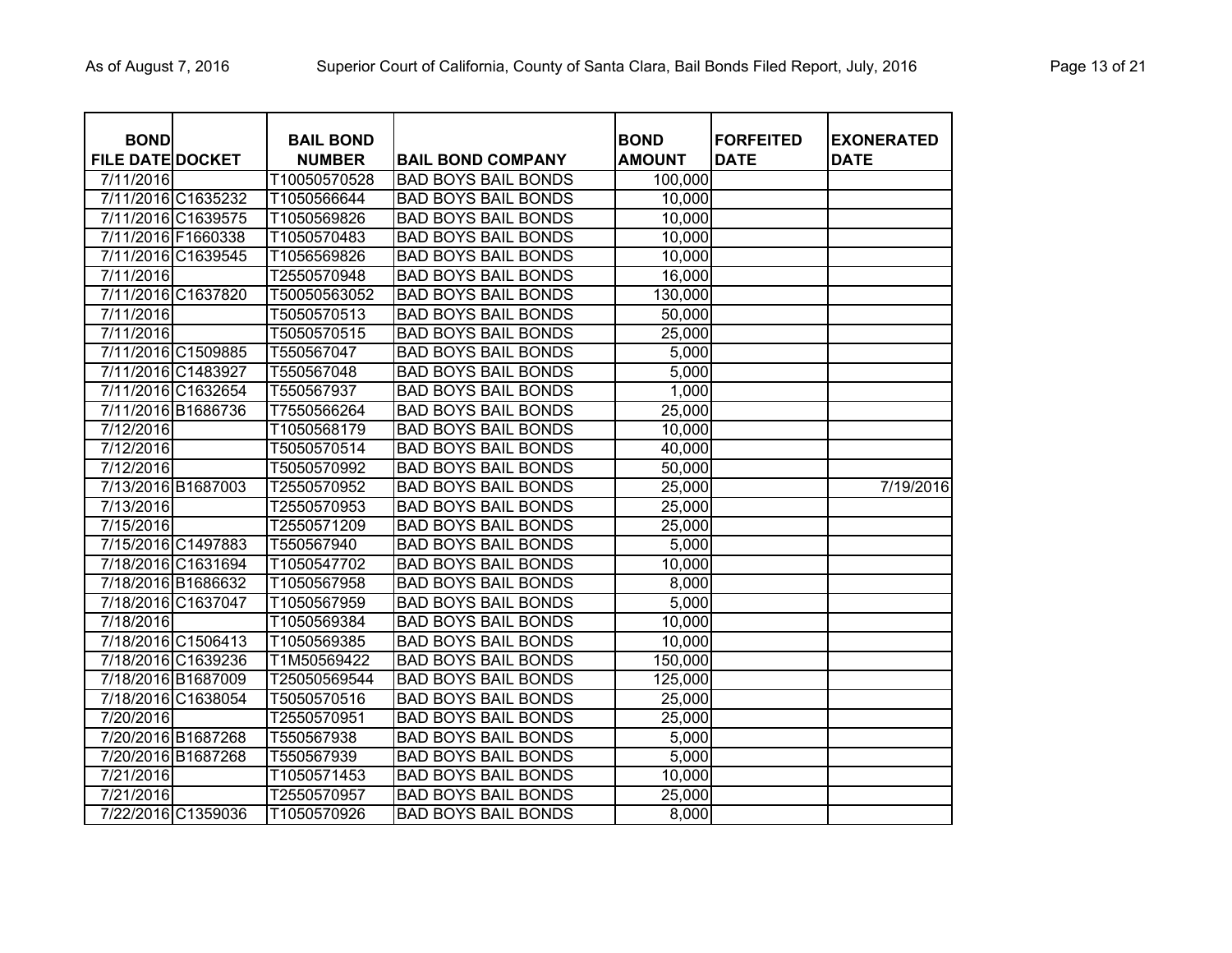| <b>BOND</b><br><b>FILE DATE DOCKET</b> |                    | <b>BAIL BOND</b><br><b>NUMBER</b> | <b>BAIL BOND COMPANY</b>       | <b>BOND</b><br><b>AMOUNT</b> | <b>FORFEITED</b><br><b>DATE</b> | <b>EXONERATED</b><br><b>DATE</b> |
|----------------------------------------|--------------------|-----------------------------------|--------------------------------|------------------------------|---------------------------------|----------------------------------|
|                                        | 7/22/2016 C1519479 | T1050570927                       | <b>BAD BOYS BAIL BONDS</b>     | 8,000                        |                                 |                                  |
|                                        | 7/22/2016 B1686256 | T2550571199                       | <b>BAD BOYS BAIL BONDS</b>     | 50,000                       |                                 |                                  |
| 7/25/2016 F1660308                     |                    | T1050568811                       | <b>BAD BOYS BAIL BONDS</b>     | 10,000                       |                                 |                                  |
| 7/25/2016                              |                    | T1050571449                       | <b>BAD BOYS BAIL BONDS</b>     | 10,000                       |                                 |                                  |
| 7/25/2016 F1660545                     |                    | T2550570958                       | <b>BAD BOYS BAIL BONDS</b>     | 7,500                        |                                 |                                  |
| 7/25/2016                              |                    | T5050571518                       | <b>BAD BOYS BAIL BONDS</b>     | 25,000                       |                                 |                                  |
| 7/25/2016                              |                    | T5050571521                       | <b>BAD BOYS BAIL BONDS</b>     | 26,000                       |                                 |                                  |
| 7/25/2016                              |                    | T5050571522                       | <b>BAD BOYS BAIL BONDS</b>     | 30,000                       |                                 |                                  |
| 7/26/2016 B1686548                     |                    | T1050570930                       | <b>BAD BOYS BAIL BONDS</b>     | 5,000                        |                                 |                                  |
| 7/26/2016 B1685119                     |                    | T5050571226                       | <b>BAD BOYS BAIL BONDS</b>     | 50,000                       |                                 |                                  |
| 7/26/2016 B1583017                     |                    | T550568804                        | <b>BAD BOYS BAIL BONDS</b>     | 3,000                        |                                 |                                  |
|                                        | 7/27/2016 C1639360 | T1050571196                       | <b>BAD BOYS BAIL BONDS</b>     | 10,000                       |                                 |                                  |
|                                        | 7/27/2016 C1641460 | T1050571452                       | <b>BAD BOYS BAIL BONDS</b>     | 5,000                        |                                 |                                  |
|                                        | 7/27/2016 C1634663 | T1050571455                       | <b>BAD BOYS BAIL BONDS</b>     | 5,000                        |                                 |                                  |
| 7/27/2016 B1685828                     |                    | T1050572145                       | <b>BAD BOYS BAIL BONDS</b>     | 5,000                        |                                 |                                  |
|                                        | 7/27/2016 C1640539 | T2550571491                       | <b>BAD BOYS BAIL BONDS</b>     | 25,000                       |                                 |                                  |
| 7/27/2016                              |                    | T550569378                        | <b>BAD BOYS BAIL BONDS</b>     | 5,000                        |                                 |                                  |
|                                        | 7/27/2016 C1641530 | T7550568026                       | <b>BAD BOYS BAIL BONDS</b>     | 75,000                       |                                 |                                  |
| 7/28/2016 B1685811                     |                    | T1050572146                       | <b>BAD BOYS BAIL BONDS</b>     | 10,000                       |                                 |                                  |
| 7/28/2016 B1686920                     |                    | T2550571749                       | <b>BAD BOYS BAIL BONDS</b>     | 10,000                       |                                 |                                  |
|                                        | 7/28/2016 C1639039 | T5050571513                       | <b>BAD BOYS BAIL BONDS</b>     | 50,000                       |                                 |                                  |
|                                        | 7/28/2016 B1685334 | T5050571516                       | <b>BAD BOYS BAIL BONDS</b>     | 50,000                       |                                 |                                  |
|                                        | 7/28/2016 B1582045 | T5050571519                       | <b>BAD BOYS BAIL BONDS</b>     | 45,000                       |                                 |                                  |
| 7/18/2016 C1639381                     |                    | S1102563819                       | <b>BAIL BOND MADE EASY</b>     | 10,000                       |                                 |                                  |
|                                        | 7/1/2016 C1631338  | AS15461199                        | <b>BAIL HOTLINE BAIL BONDS</b> | 10,000                       |                                 |                                  |
|                                        | 7/1/2016 C1635047  | AS15461200                        | <b>BAIL HOTLINE BAIL BONDS</b> | 10,000                       |                                 |                                  |
|                                        | 7/1/2016 C1638494  | AS50192604                        | <b>BAIL HOTLINE BAIL BONDS</b> | 50,000                       |                                 |                                  |
|                                        | 7/1/2016 B1581563  | AS50193186                        | <b>BAIL HOTLINE BAIL BONDS</b> | 50,000                       |                                 |                                  |
|                                        | 7/1/2016 B1684087  | AS51112394                        | <b>BAIL HOTLINE BAIL BONDS</b> | 1,000                        |                                 |                                  |
|                                        | 7/5/2016 C1639080  | AS100141220                       | <b>BAIL HOTLINE BAIL BONDS</b> | 75,000                       |                                 |                                  |
|                                        | 7/5/2016 C1638697  | AS100141221                       | <b>BAIL HOTLINE BAIL BONDS</b> | 76,000                       |                                 |                                  |
| 7/5/2016                               |                    | AS100141224                       | <b>BAIL HOTLINE BAIL BONDS</b> | 55,000                       |                                 |                                  |
|                                        | 7/5/2016 B1686300  | AS15461198                        | <b>BAIL HOTLINE BAIL BONDS</b> | 5,000                        |                                 | 7/27/2016                        |
|                                        | 7/5/2016 C1638599  | AS15463645                        | <b>BAIL HOTLINE BAIL BONDS</b> | 10,000                       |                                 |                                  |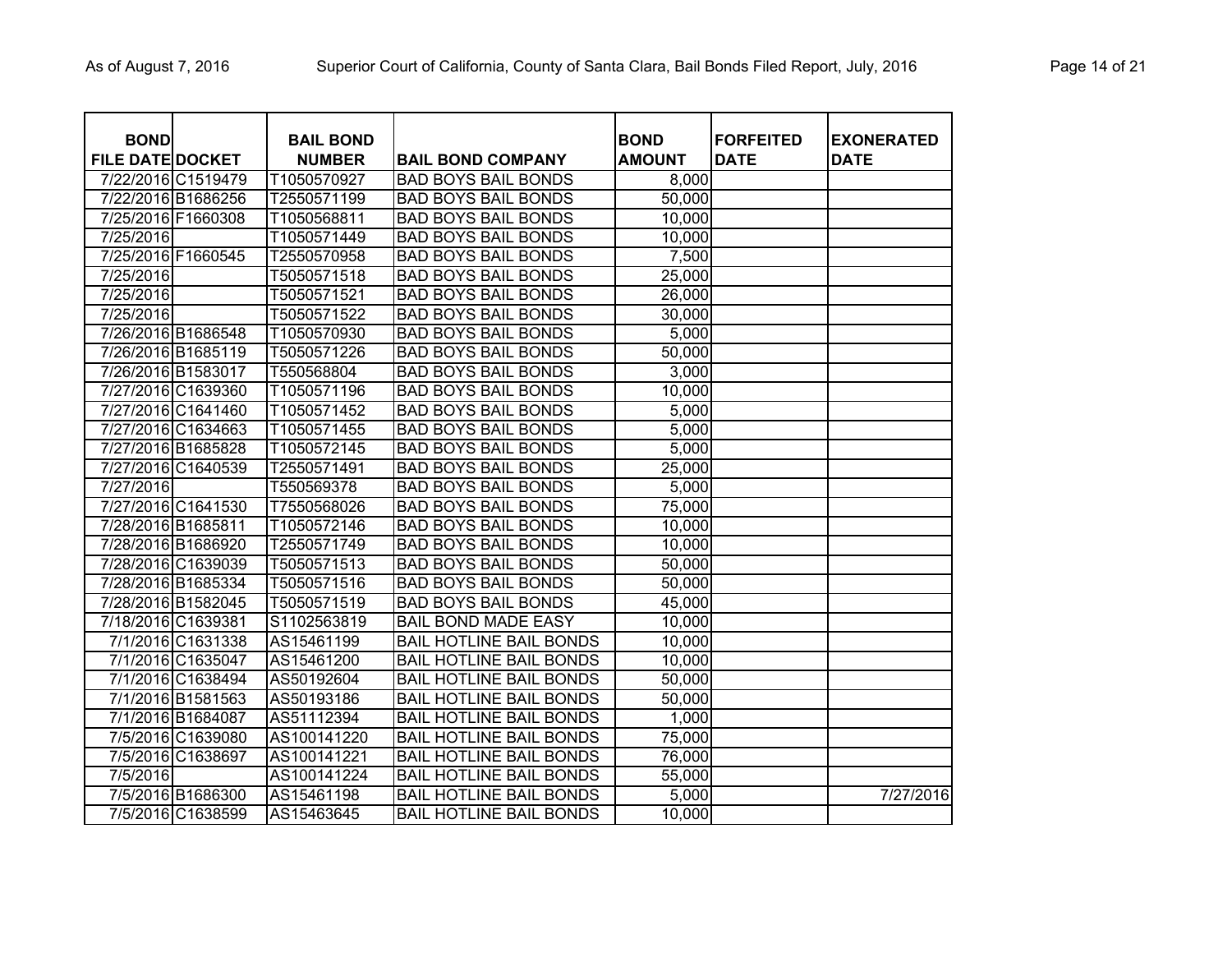| <b>BOND</b><br><b>FILE DATE DOCKET</b> |                    | <b>BAIL BOND</b><br><b>NUMBER</b> | <b>BAIL BOND COMPANY</b>       | <b>BOND</b><br><b>AMOUNT</b> | <b>FORFEITED</b><br><b>DATE</b> | <b>EXONERATED</b><br><b>DATE</b> |
|----------------------------------------|--------------------|-----------------------------------|--------------------------------|------------------------------|---------------------------------|----------------------------------|
| 7/5/2016                               |                    | AS50191418                        | <b>BAIL HOTLINE BAIL BONDS</b> | 10,000                       |                                 |                                  |
|                                        | 7/5/2016 C1631118  | AS50191888                        | <b>BAIL HOTLINE BAIL BONDS</b> | 41,000                       |                                 |                                  |
|                                        | 7/5/2016 C1640246  | AS50191889                        | <b>BAIL HOTLINE BAIL BONDS</b> | 26,000                       |                                 |                                  |
| 7/5/2016                               |                    | AS50191890                        | <b>BAIL HOTLINE BAIL BONDS</b> | 21,000                       |                                 |                                  |
|                                        | 7/5/2016 C1517690  | AS51090069                        | <b>BAIL HOTLINE BAIL BONDS</b> | 5,000                        |                                 |                                  |
|                                        | 7/5/2016 F1660608  | AS51112395                        | <b>BAIL HOTLINE BAIL BONDS</b> | 5,000                        |                                 |                                  |
|                                        | 7/5/2016 C1507230  | FCS5001606999                     | <b>BAIL HOTLINE BAIL BONDS</b> | 400,000                      |                                 |                                  |
|                                        | 7/6/2016 B1581250  | AS15461203                        | <b>BAIL HOTLINE BAIL BONDS</b> | 10,000                       |                                 |                                  |
|                                        | 7/6/2016 C1638600  | AS50191417                        | <b>BAIL HOTLINE BAIL BONDS</b> | 50,000                       |                                 |                                  |
| 7/8/2016                               |                    | AS100141223                       | <b>BAIL HOTLINE BAIL BONDS</b> | 51,000                       |                                 |                                  |
| 7/8/2016                               |                    | AS117787                          | <b>BAIL HOTLINE BAIL BONDS</b> | 60,000                       |                                 |                                  |
|                                        | 7/8/2016 F1658961  | AS15463646                        | <b>BAIL HOTLINE BAIL BONDS</b> | 10,000                       |                                 |                                  |
|                                        | 7/8/2016 C1639551  | AS51107952                        | <b>BAIL HOTLINE BAIL BONDS</b> | 1,500                        |                                 |                                  |
|                                        | 7/11/2016 C1400328 | AS100141222                       | <b>BAIL HOTLINE BAIL BONDS</b> | 75,000                       |                                 |                                  |
|                                        | 7/11/2016 C1638192 | AS15463647                        | <b>BAIL HOTLINE BAIL BONDS</b> | 5,000                        |                                 |                                  |
| 7/11/2016                              |                    | AS25258716                        | <b>BAIL HOTLINE BAIL BONDS</b> | 10,000                       |                                 |                                  |
| 7/11/2016                              |                    | AS25258718                        | <b>BAIL HOTLINE BAIL BONDS</b> | 25,000                       |                                 |                                  |
| 7/11/2016                              |                    | AS25258719                        | <b>BAIL HOTLINE BAIL BONDS</b> | 20,000                       |                                 |                                  |
| 7/12/2016                              |                    | AS15462166                        | <b>BAIL HOTLINE BAIL BONDS</b> | 15,000                       |                                 |                                  |
|                                        | 7/12/2016 C1641240 | AS15463648                        | <b>BAIL HOTLINE BAIL BONDS</b> | 6,000                        |                                 |                                  |
|                                        | 7/12/2016 C1637169 | AS25258714                        | <b>BAIL HOTLINE BAIL BONDS</b> | 25,000                       |                                 |                                  |
| 7/12/2016 F1660294                     |                    | AS25258717                        | <b>BAIL HOTLINE BAIL BONDS</b> | 7,500                        |                                 |                                  |
| 7/13/2016 C1519191                     |                    | AS100140486                       | <b>BAIL HOTLINE BAIL BONDS</b> | 75,000                       |                                 |                                  |
| 7/13/2016 C1637191                     |                    | AS100140549                       | <b>BAIL HOTLINE BAIL BONDS</b> | 60,000                       |                                 |                                  |
| 7/13/2016 B1686111                     |                    | AS25258715                        | <b>BAIL HOTLINE BAIL BONDS</b> | 25,000                       |                                 |                                  |
|                                        | 7/13/2016 C1524942 | AS51107943                        | <b>BAIL HOTLINE BAIL BONDS</b> | 5,000                        |                                 |                                  |
|                                        | 7/14/2016 C1637970 | AS100140550                       | <b>BAIL HOTLINE BAIL BONDS</b> | 50,000                       |                                 |                                  |
|                                        | 7/15/2016 C1641396 | AS50192731                        | <b>BAIL HOTLINE BAIL BONDS</b> | 26,000                       |                                 |                                  |
| 7/18/2016                              |                    | 214662 AS100140553                | <b>BAIL HOTLINE BAIL BONDS</b> | 100,000                      |                                 |                                  |
|                                        | 7/18/2016 C1642338 | AS100140554                       | <b>BAIL HOTLINE BAIL BONDS</b> | 100,000                      |                                 |                                  |
| 7/18/2016                              | 214672             | AS250100020                       | <b>BAIL HOTLINE BAIL BONDS</b> | 176,000                      |                                 |                                  |
| 7/18/2016 B1476426                     |                    | AS25258685                        | <b>BAIL HOTLINE BAIL BONDS</b> | 25,000                       |                                 |                                  |
| 7/18/2016                              |                    | AS25258722                        | <b>BAIL HOTLINE BAIL BONDS</b> | 25,000                       |                                 |                                  |
|                                        | 7/18/2016 C1515482 | AS25258723                        | <b>BAIL HOTLINE BAIL BONDS</b> | 50,000                       |                                 |                                  |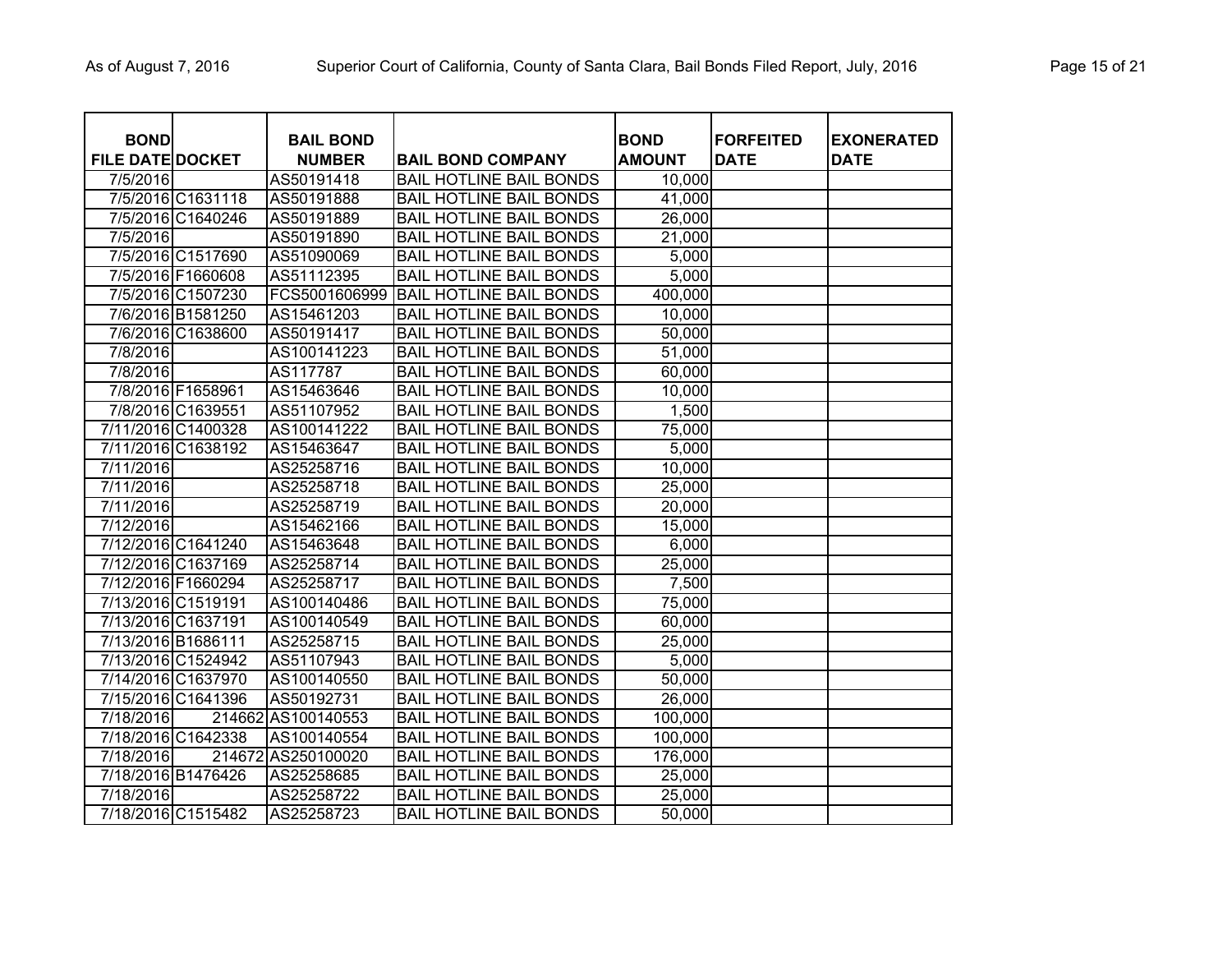| <b>BOND</b><br><b>FILE DATE DOCKET</b> |                    | <b>BAIL BOND</b><br><b>NUMBER</b> | <b>BAIL BOND COMPANY</b>       | <b>BOND</b><br><b>AMOUNT</b> | <b>FORFEITED</b><br><b>DATE</b> | <b>EXONERATED</b><br><b>DATE</b> |
|----------------------------------------|--------------------|-----------------------------------|--------------------------------|------------------------------|---------------------------------|----------------------------------|
| 7/18/2016 C1639597                     |                    | AS51107945                        | <b>BAIL HOTLINE BAIL BONDS</b> | 5,000                        |                                 |                                  |
| 7/19/2016                              |                    | AS100140552                       | <b>BAIL HOTLINE BAIL BONDS</b> | 25,000                       |                                 |                                  |
|                                        | 7/19/2016 C1641715 | AS50192733                        | <b>BAIL HOTLINE BAIL BONDS</b> | 35,000                       |                                 |                                  |
| 7/20/2016 F1660113                     |                    | AS2525821                         | <b>BAIL HOTLINE BAIL BONDS</b> | 5,000                        |                                 |                                  |
| 7/20/2016 F1659561                     |                    | AS25258720                        | <b>BAIL HOTLINE BAIL BONDS</b> | 25,000                       |                                 |                                  |
| 7/20/2016 F1557404                     |                    | AS25258906                        | <b>BAIL HOTLINE BAIL BONDS</b> | 20,000                       |                                 |                                  |
| 7/20/2016 B1686366                     |                    | AS50192160                        | <b>BAIL HOTLINE BAIL BONDS</b> | 10,000                       |                                 |                                  |
| 7/20/2016 F1658868                     |                    | AS51107944                        | <b>BAIL HOTLINE BAIL BONDS</b> | 2,000                        |                                 |                                  |
| 7/20/2016 F1659828                     |                    | FCS101666477                      | <b>BAIL HOTLINE BAIL BONDS</b> | 5,000                        |                                 |                                  |
|                                        | 7/21/2016 C1628358 | AS25258907                        | <b>BAIL HOTLINE BAIL BONDS</b> | 25,000                       |                                 |                                  |
| 7/21/2016 C1513560                     |                    | AS25261474                        | <b>BAIL HOTLINE BAIL BONDS</b> | 25,000                       |                                 |                                  |
|                                        | 7/21/2016 C1635270 | AS25261475                        | <b>BAIL HOTLINE BAIL BONDS</b> | 5,000                        |                                 |                                  |
| 7/21/2016 C1640018                     |                    | AS25261476                        | <b>BAIL HOTLINE BAIL BONDS</b> | 10,000                       |                                 |                                  |
|                                        | 7/21/2016 C1628526 | AS25261477                        | <b>BAIL HOTLINE BAIL BONDS</b> | 5,000                        |                                 |                                  |
|                                        | 7/21/2016 C1636985 | AS51107946                        | <b>BAIL HOTLINE BAIL BONDS</b> | 2,500                        |                                 |                                  |
|                                        | 7/22/2016 C1641293 | AS150100044                       | <b>BAIL HOTLINE BAIL BONDS</b> | 150,000                      |                                 |                                  |
| 7/22/2016 B1686817                     |                    | AS15463651                        | <b>BAIL HOTLINE BAIL BONDS</b> | 5,000                        |                                 |                                  |
| 7/22/2016 B1685416                     |                    | AS250100021                       | <b>BAIL HOTLINE BAIL BONDS</b> | 250,000                      |                                 |                                  |
| 7/22/2016 B1581354                     |                    | AS50191422                        | <b>BAIL HOTLINE BAIL BONDS</b> | 30,000                       |                                 |                                  |
|                                        | 7/22/2016 C1520948 | AS50192734                        | <b>BAIL HOTLINE BAIL BONDS</b> | 35,000                       |                                 |                                  |
| 7/22/2016 B1686084                     |                    | FCS501662033                      | <b>BAIL HOTLINE BAIL BONDS</b> | 15,000                       |                                 |                                  |
| 7/25/2016 C1400017                     |                    | AS15460979                        | <b>BAIL HOTLINE BAIL BONDS</b> | 10,000                       |                                 |                                  |
|                                        | 7/25/2016 C1633603 | AS15461194                        | <b>BAIL HOTLINE BAIL BONDS</b> | 10,000                       |                                 |                                  |
|                                        | 7/25/2016 C1634395 | AS15461196                        | <b>BAIL HOTLINE BAIL BONDS</b> | 3,000                        |                                 |                                  |
| 7/25/2016                              |                    | AS15461197                        | <b>BAIL HOTLINE BAIL BONDS</b> | 15,000                       |                                 |                                  |
|                                        | 7/25/2016 C1514774 | AS25261478                        | <b>BAIL HOTLINE BAIL BONDS</b> | 15,000                       |                                 |                                  |
|                                        | 7/25/2016 C1514774 | AS25261479                        | <b>BAIL HOTLINE BAIL BONDS</b> | 10,000                       |                                 |                                  |
| 7/25/2016 F1659997                     |                    | AS50192735                        | <b>BAIL HOTLINE BAIL BONDS</b> | 50,000                       |                                 |                                  |
| 7/25/2016                              |                    | AS50192736                        | <b>BAIL HOTLINE BAIL BONDS</b> | 50,000                       |                                 |                                  |
| 7/25/2016 C1632477                     |                    | AS50193866                        | <b>BAIL HOTLINE BAIL BONDS</b> | 25,000                       |                                 |                                  |
|                                        | 7/25/2016 C1633603 | AS50193867                        | <b>BAIL HOTLINE BAIL BONDS</b> | 50,000                       |                                 |                                  |
| 7/25/2016 C1514774                     |                    | AS50193870                        | <b>BAIL HOTLINE BAIL BONDS</b> | 50,000                       |                                 |                                  |
| 7/25/2016                              |                    | AS50193871                        | <b>BAIL HOTLINE BAIL BONDS</b> | 50,000                       |                                 |                                  |
| 7/25/2016 F1658527                     |                    | AS50193873                        | <b>BAIL HOTLINE BAIL BONDS</b> | 30,000                       |                                 |                                  |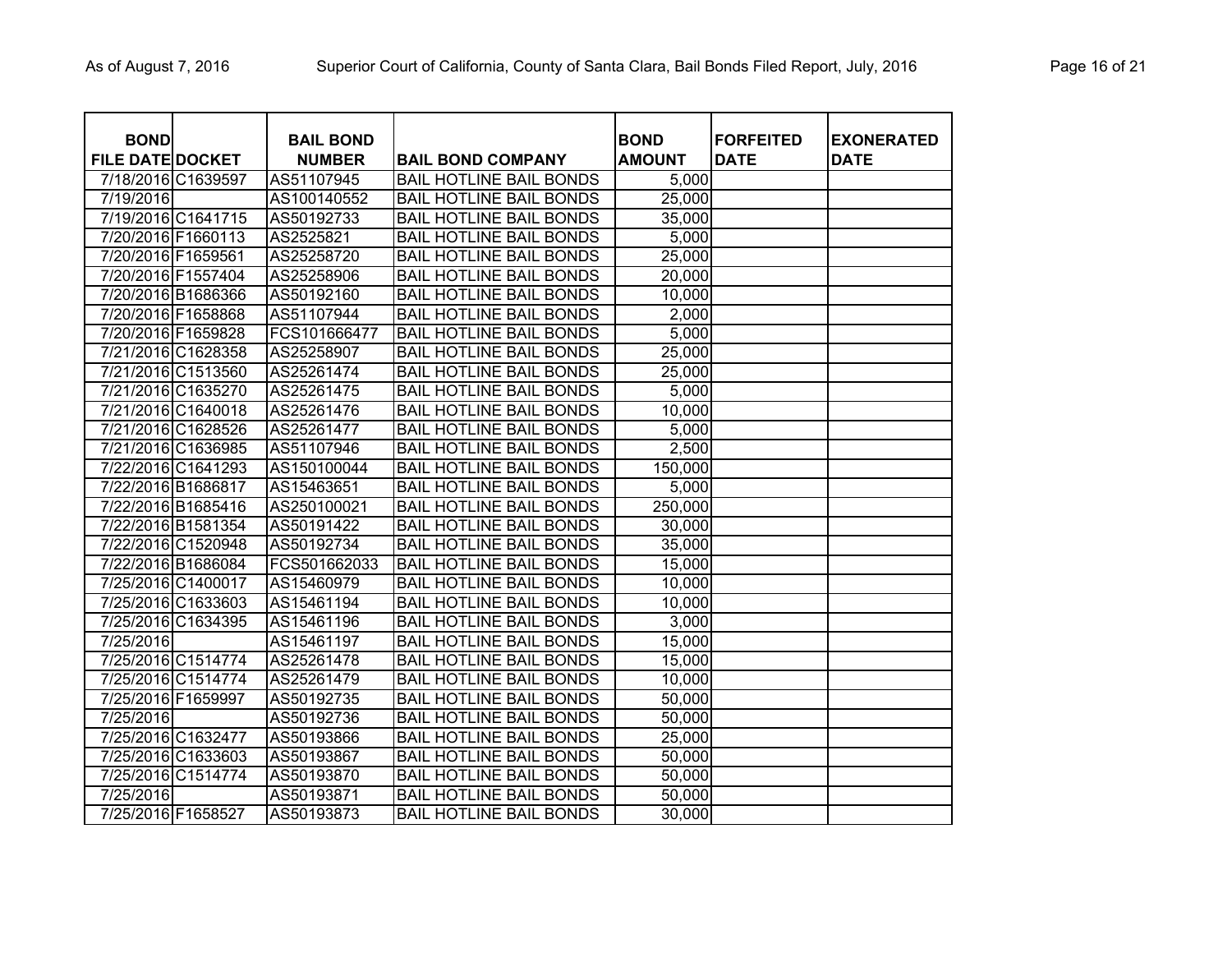| <b>BOND</b>             |                    | <b>BAIL BOND</b> |                                  | <b>BOND</b>   | <b>FORFEITED</b> | <b>EXONERATED</b> |
|-------------------------|--------------------|------------------|----------------------------------|---------------|------------------|-------------------|
| <b>FILE DATE DOCKET</b> |                    | <b>NUMBER</b>    | <b>BAIL BOND COMPANY</b>         | <b>AMOUNT</b> | <b>DATE</b>      | <b>DATE</b>       |
| 7/25/2016 F1658885      |                    | AS50193874       | <b>BAIL HOTLINE BAIL BONDS</b>   | 30,000        |                  |                   |
| 7/25/2016 F1659930      |                    | AS51115909       | <b>BAIL HOTLINE BAIL BONDS</b>   | 5,000         |                  |                   |
| 7/26/2016 C1519906      |                    | AS100140976      | <b>BAIL HOTLINE BAIL BONDS</b>   | 100,000       |                  |                   |
| 7/26/2016 B1687182      |                    | AS15461195       | <b>BAIL HOTLINE BAIL BONDS</b>   | 10,000        |                  |                   |
| 7/27/2016 C1641529      |                    | AS15462164       | <b>BAIL HOTLINE BAIL BONDS</b>   | 10,000        |                  |                   |
| 7/27/2016 C1639519      |                    | AS25258695       | <b>BAIL HOTLINE BAIL BONDS</b>   | 25,000        |                  |                   |
| 7/27/2016 C1630292      |                    | AS25258908       | <b>BAIL HOTLINE BAIL BONDS</b>   | 25,000        |                  |                   |
| 7/27/2016 C1630292      |                    | AS51107947       | <b>BAIL HOTLINE BAIL BONDS</b>   | 5,000         |                  |                   |
| 7/27/2016 C1629417      |                    | AS51113928       | <b>BAIL HOTLINE BAIL BONDS</b>   | 2,500         |                  |                   |
| 7/28/2016 B1684870      |                    | AS100140977      | <b>BAIL HOTLINE BAIL BONDS</b>   | 90,000        |                  |                   |
| 7/28/2016 C1640534      |                    | AS15460976       | <b>BAIL HOTLINE BAIL BONDS</b>   | 10,000        |                  |                   |
| 7/29/2016 F1660564      |                    | FCS101666528     | <b>BAIL HOTLINE BAIL BONDS</b>   | 10,000        |                  |                   |
| 7/21/2016 C1513632      |                    |                  | 5113213221 BAILSMART BAIL BONDS  | 10,000        |                  |                   |
| 7/21/2016 C1519027      |                    |                  | 5113330195 BAILSMART BAIL BONDS  | 7,000         |                  |                   |
| 7/21/2016 C1505210      |                    |                  | 5272735059 BAILSMART BAIL BONDS  | 20,000        |                  |                   |
| 7/25/2016 C1632054      |                    |                  | 5113257201 BAILSMART BAIL BONDS  | 11,000        |                  |                   |
| 7/25/2016 C1514082      |                    |                  | 5802945486 BAILSMART BAIL BONDS  | 5,000         |                  |                   |
| 7/5/2016                |                    |                  | 5551552052 BODYGUARD BAIL BONDS  | 25,000        |                  |                   |
| 7/11/2016 C1642240      |                    |                  | 5551581986 BODYGUARD BAIL BONDS  | 25,000        |                  |                   |
| 7/22/2016 C1639722      |                    |                  | 5113253539 BODYGUARD BAIL BONDS  | 10,000        |                  |                   |
| 7/22/2016               |                    |                  | 55515520306 BODYGUARD BAIL BONDS | 20,000        |                  |                   |
| 7/5/2016                |                    | 2016CC014094     | <b>DISCREET BAIL BONDS</b>       | 25,000        |                  |                   |
| 7/7/2016                |                    | 2016DD002054     | <b>DISCREET BAIL BONDS</b>       | 25,000        |                  |                   |
| 7/11/2016               |                    | 2016CC014097     | <b>DISCREET BAIL BONDS</b>       | 15,000        |                  |                   |
| 7/20/2016 B1687232      |                    | 2016CC014093     | <b>DISCREET BAIL BONDS</b>       | 25,000        |                  |                   |
| 7/20/2016               |                    | 2016FF000105     | <b>DISCREET BAIL BONDS</b>       | 106,000       |                  |                   |
| 7/28/2016 F1661062      |                    | 2016CC015806     | <b>DISCREET BAIL BONDS</b>       | 25,000        |                  |                   |
| 7/11/2016               |                    | 2016AA051116     | ED MUMBERT BAIL BONDS            | 5,000         |                  |                   |
| 7/11/2016               |                    | 2016BB021311     | ED MUMBERT BAIL BONDS            | 10,000        |                  |                   |
| 7/18/2016               |                    | 2016DD009*894    | ED MUMBERT BAIL BONDS            | 50,000        |                  |                   |
| 7/18/2016               |                    | 2016DD009893     | ED MUMBERT BAIL BONDS            | 50,000        |                  |                   |
| 7/20/2016               |                    | 2016AA051117     | ED MUMBERT BAIL BONDS            | 5,000         |                  |                   |
|                         | 7/28/2016 CC789784 |                  | 5105609814 EIGHT BALL BAIL BONDS | 100,000       |                  |                   |
| 7/28/2016 C1636551      |                    |                  | 5113194634 EIGHT BALL BAIL BONDS | 10,000        |                  |                   |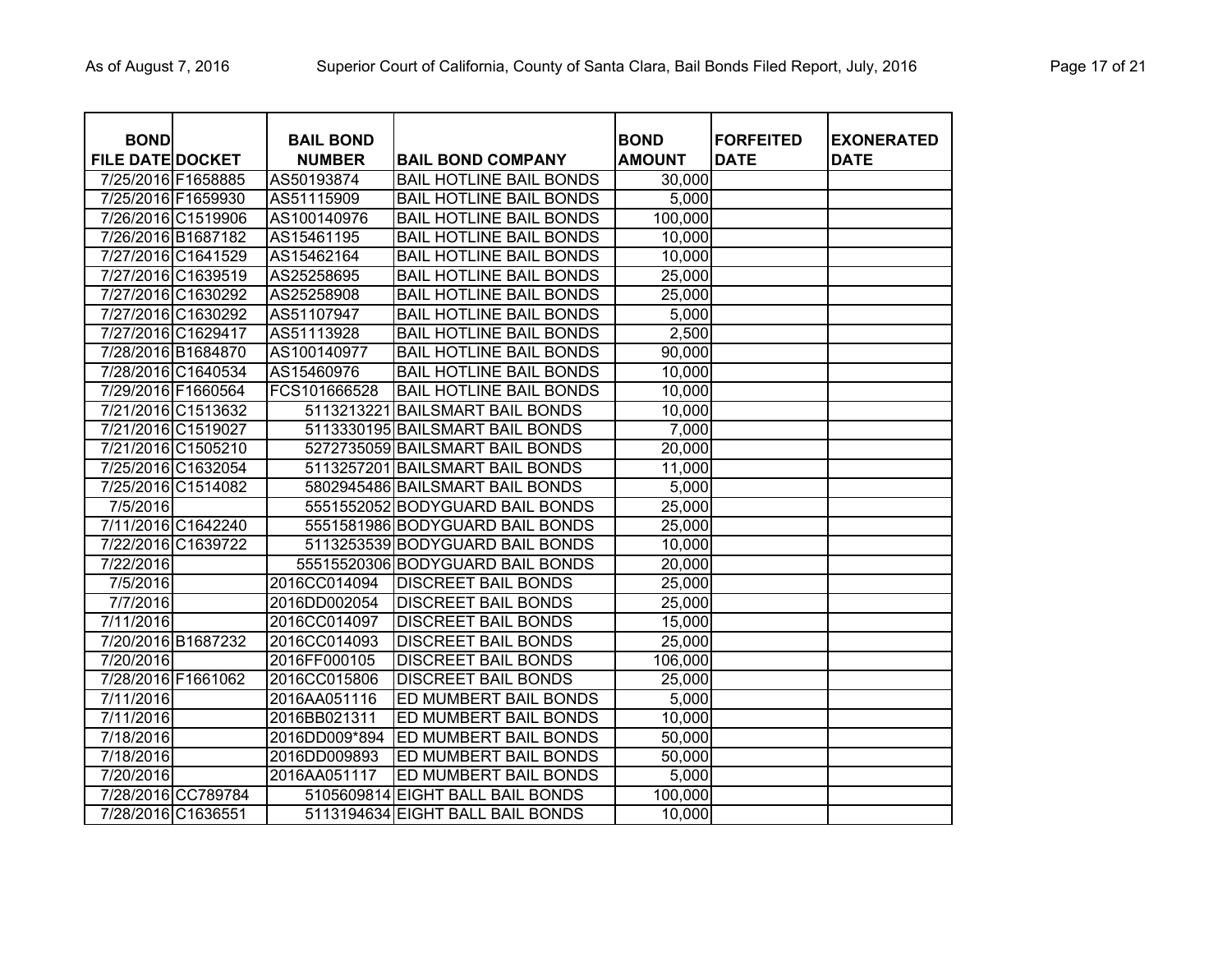| <b>BOND</b>             |                   | <b>BAIL BOND</b> |                                  | <b>BOND</b>   | <b>FORFEITED</b> | <b>EXONERATED</b> |
|-------------------------|-------------------|------------------|----------------------------------|---------------|------------------|-------------------|
| <b>FILE DATE DOCKET</b> |                   | <b>NUMBER</b>    | <b>BAIL BOND COMPANY</b>         | <b>AMOUNT</b> | <b>DATE</b>      | <b>DATE</b>       |
| 7/28/2016 B1686083      |                   |                  | 5272738076 EIGHT BALL BAIL BONDS | 20,000        |                  |                   |
| 7/28/2016 C1641371      |                   | IS150K5772       | <b>ERICH CAMPANA BAIL BOND</b>   | 150,000       |                  |                   |
| 7/11/2016               |                   | 2016BB021080     | <b>ESPINOZA BAIL BONDS</b>       | 10,000        |                  |                   |
| 7/12/2016               |                   | 2016DD009023     | <b>ESPINOZA BAIL BONDS</b>       | 50,000        |                  |                   |
| 7/25/2016               |                   | 2016AA050188     | <b>ESPINOZA BAIL BONDS</b>       | 1,000         |                  |                   |
| 7/5/2016                |                   | T5050566205      | <b>GOLDEN STATE BAIL BONDS</b>   | 25,000        |                  |                   |
| 7/11/2016 C1639681      |                   | T2550566201      | <b>GOLDEN STATE BAIL BONDS</b>   | 25,000        |                  |                   |
| 7/11/2016 C1513319      |                   | T2550566202      | <b>GOLDEN STATE BAIL BONDS</b>   | 12,000        |                  |                   |
| 7/11/2016 C1638618      |                   | T550552981       | <b>GOLDEN STATE BAIL BONDS</b>   | 3,000         |                  |                   |
| 7/20/2016               |                   | T50050542248     | <b>GOLDEN STATE BAIL BONDS</b>   | 300,000       |                  |                   |
| 7/22/2016 C1637958      |                   | T10050569440     | <b>GOLDEN STATE BAIL BONDS</b>   | 51,000        |                  |                   |
| 7/22/2016 C1226702      |                   | T10050569441     | <b>GOLDEN STATE BAIL BONDS</b>   | 80,000        |                  |                   |
| 7/22/2016 C1226702      |                   | T10050570586     | <b>GOLDEN STATE BAIL BONDS</b>   | 80,000        |                  |                   |
| 7/22/2016 C1484747      |                   | T15050553000     | <b>GOLDEN STATE BAIL BONDS</b>   | 100,000       |                  |                   |
| 7/25/2016 C1628429      |                   | T1550569427      | <b>GOLDEN STATE BAIL BONDS</b>   | 5,000         |                  |                   |
| 7/27/2016 C1638306      |                   | T15505694428     | <b>GOLDEN STATE BAIL BONDS</b>   | 10,000        |                  |                   |
| 7/27/2016 B1683806      |                   | T50050553002     | <b>GOLDEN STATE BAIL BONDS</b>   | 400,000       |                  |                   |
|                         | 7/1/2016 B1687022 |                  | 5272692569 JAG BAIL BONDS, INC   | 25,000        |                  |                   |
|                         | 7/6/2016 B1687324 |                  | 5272702226 JAG BAIL BONDS, INC   | 25,000        |                  |                   |
| 7/18/2016 C1509844      |                   |                  | 5105599764 JAG BAIL BONDS, INC   | 30,000        |                  |                   |
| 7/25/2016               |                   |                  | 5250037757 JAG BAIL BONDS, INC   | 50,000        |                  |                   |
| 7/25/2016 F1661075      |                   |                  | 5250038613 JAG BAIL BONDS, INC   | 75,000        |                  |                   |
| 7/11/2016               |                   | U2520589035      | <b>JOSE A GONZALEZ BAIL BON</b>  | 25,000        |                  |                   |
| 7/27/2016 C1640564      |                   | U25020601405     | <b>JOSE A GONZALEZ BAIL BON</b>  | 200,000       |                  |                   |
| 7/13/2016 C1642342      |                   | AS25261052       | JULIA MALDONADO BAIL BON         | 25,000        |                  |                   |
| 7/27/2016 C1508580      |                   | PC3001238764     | <b>KAREN'S BAIL BONDS</b>        | 20,000        |                  |                   |
|                         | 7/5/2016 C1523815 | AC00857350       | KATIE FOSTER BAIL BONDS          | 10,000        |                  | 7/11/2016         |
|                         | 7/5/2016 B1686237 | S2602435161      | <b>LATINO BAIL BONDS</b>         | 6,000         |                  |                   |
| 7/11/2016 C1641282      |                   | S0602458179      | <b>LATINO BAIL BONDS</b>         | 5,000         |                  |                   |
| 7/12/2016 F1661111      |                   | S2602455500      | LATINO BAIL BONDS                | 25,000        |                  |                   |
| 7/18/2016 B1686262      |                   | S5102514019      | <b>LATINO BAIL BONDS</b>         | 30,000        |                  |                   |
| 7/20/2016               |                   | S2602455498      | <b>LATINO BAIL BONDS</b>         | 25,250        |                  |                   |
| 7/20/2016               |                   | S2602455499      | <b>LATINO BAIL BONDS</b>         | 25,000        |                  |                   |
| 7/25/2016 F1660687      |                   | S0602458180      | LATINO BAIL BONDS                | 5,000         |                  |                   |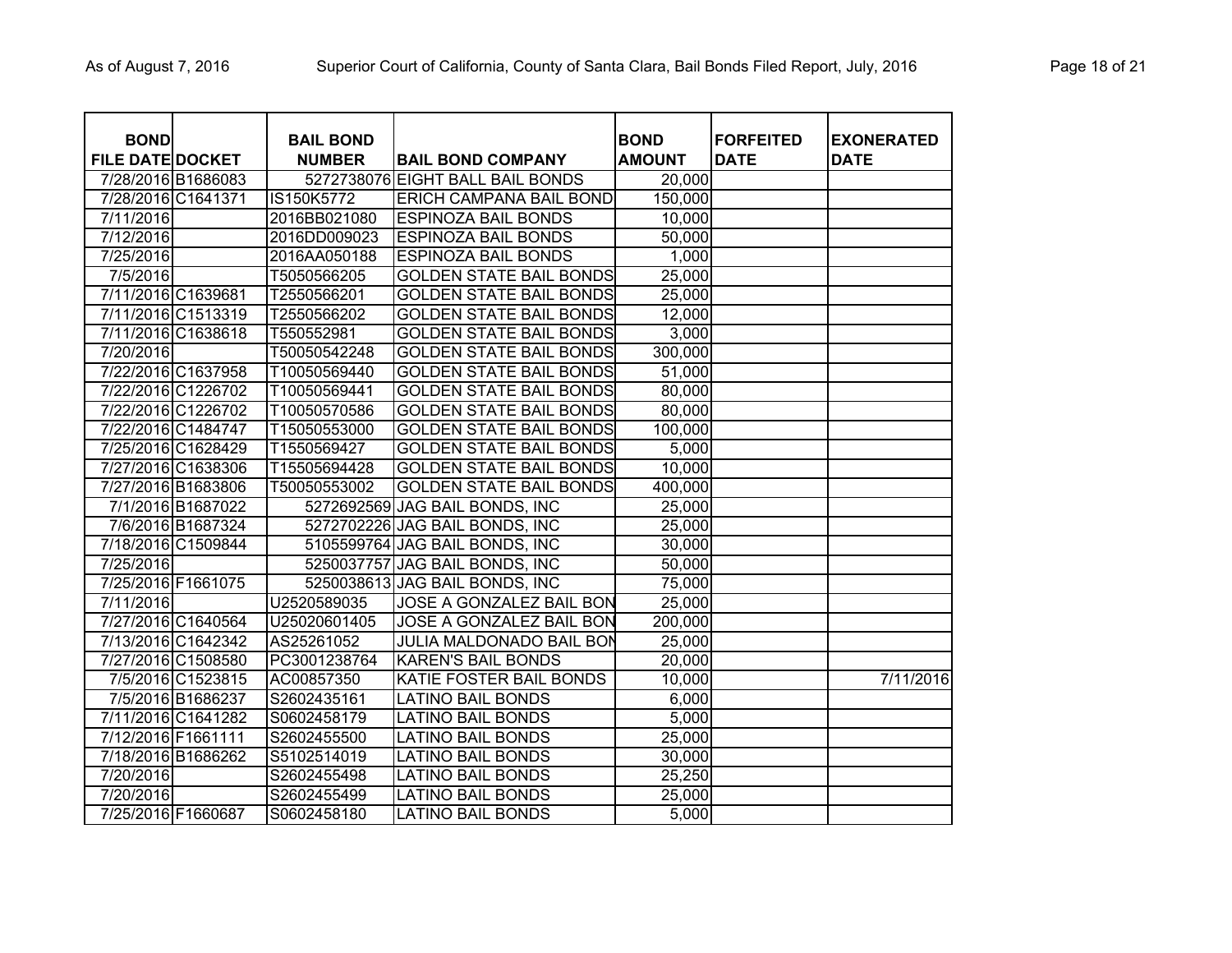| <b>BOND</b><br><b>FILE DATE DOCKET</b> |                    | <b>BAIL BOND</b><br><b>NUMBER</b> | <b>BAIL BOND COMPANY</b> | <b>BOND</b><br><b>AMOUNT</b> | <b>FORFEITED</b><br><b>DATE</b> | <b>EXONERATED</b><br><b>DATE</b> |
|----------------------------------------|--------------------|-----------------------------------|--------------------------|------------------------------|---------------------------------|----------------------------------|
| 7/25/2016                              |                    | S2602456280                       | <b>LATINO BAIL BONDS</b> | 25,000                       |                                 |                                  |
|                                        | 7/28/2016 B1687369 | S2602456281                       | <b>LATINO BAIL BONDS</b> | 25,000                       |                                 |                                  |
| 7/28/2016                              |                    | S5102496769                       | <b>LATINO BAIL BONDS</b> | 50,000                       |                                 |                                  |
|                                        | 7/5/2016 C1527769  |                                   | 5113267998 LE BAIL BONDS | 5,000                        |                                 |                                  |
| 7/5/2016                               |                    |                                   | 5113268036 LE BAIL BONDS | 5,000                        |                                 |                                  |
| 7/5/2016                               |                    |                                   | 5272662258 LE BAIL BONDS | 20,000                       |                                 |                                  |
|                                        | 7/5/2016 C1502917  |                                   | 5272682038 LE BAIL BONDS | 25,000                       |                                 |                                  |
|                                        | 7/6/2016 C1511045  |                                   | 5105592020 LE BAIL BONDS | 75,000                       |                                 |                                  |
|                                        | 7/6/2016 C1521584  |                                   | 5113267985 LE BAIL BONDS | 1,000                        |                                 |                                  |
|                                        | 7/6/2016 C1517184  |                                   | 5113268049 LE BAIL BONDS | 10,000                       |                                 |                                  |
|                                        | 7/6/2016 C1512451  |                                   | 5272662261 LE BAIL BONDS | 15,000                       |                                 |                                  |
|                                        | 7/6/2016 B1687166  |                                   | 5272670248 LE BAIL BONDS | 25,000                       |                                 |                                  |
|                                        | 7/6/2016 B1687087  |                                   | 5551567687 LE BAIL BONDS | 25,000                       |                                 |                                  |
|                                        | 7/6/2016 C1524250  |                                   | 5551567690 LE BAIL BONDS | 35,000                       |                                 |                                  |
| 7/7/2016                               |                    |                                   | 5551567591 LE BAIL BONDS | 25,000                       |                                 |                                  |
|                                        | 7/7/2016 C1641276  |                                   | 5551567715 LE BAIL BONDS | 51,000                       |                                 |                                  |
|                                        | 7/11/2016 C1641845 |                                   | 5272684029 LE BAIL BONDS | 25,000                       |                                 |                                  |
|                                        | 7/11/2016 C1631691 |                                   | 5551558968 LE BAIL BONDS | 31,000                       |                                 |                                  |
| 7/13/2016 B1581601                     |                    |                                   | 5272682041 LE BAIL BONDS | 25,000                       |                                 |                                  |
|                                        | 7/18/2016 C1637956 |                                   | 5272684016 LE BAIL BONDS | 20,000                       |                                 |                                  |
|                                        | 7/18/2016 C1516511 |                                   | 5551567603 LE BAIL BONDS | 51,000                       | 7/25/2016                       |                                  |
|                                        | 7/18/2016 C1631719 |                                   | 5551567702 LE BAIL BONDS | 30,000                       |                                 |                                  |
| 7/19/2016                              |                    |                                   | 5551531668 LE BAIL BONDS | 35,000                       |                                 |                                  |
|                                        | 7/20/2016 C1522681 |                                   | 5105592033 LE BAIL BONDS | 100,000                      |                                 |                                  |
|                                        | 7/20/2016 B1687159 |                                   | 5105592046 LE BAIL BONDS | 100,000                      |                                 |                                  |
| 7/20/2016                              |                    |                                   | 5551567728 LE BAIL BONDS | 25,000                       |                                 |                                  |
|                                        | 7/21/2016 C1641178 |                                   | 5113268010 LE BAIL BONDS | 10,000                       |                                 |                                  |
|                                        | 7/25/2016 C1641295 |                                   | 5105592017 LE BAIL BONDS | 100,000                      |                                 |                                  |
|                                        | 7/25/2016 C1641296 |                                   | 5250038655 LE BAIL BONDS | 200,000                      |                                 |                                  |
| 7/25/2016                              |                    |                                   | 5272662117 LE BAIL BONDS | 25,000                       |                                 |                                  |
| 7/25/2016                              |                    |                                   | 5272684003 LE BAIL BONDS | 25,000                       |                                 |                                  |
|                                        | 7/26/2016 C1635515 |                                   | 5113268023 LE BAIL BONDS | 10,000                       |                                 |                                  |
|                                        | 7/26/2016 B1686753 |                                   | 5551505326 LE BAIL BONDS | 5,000                        |                                 |                                  |
| 7/26/2016                              |                    |                                   | 5551558955 LE BAIL BONDS | 25,000                       |                                 |                                  |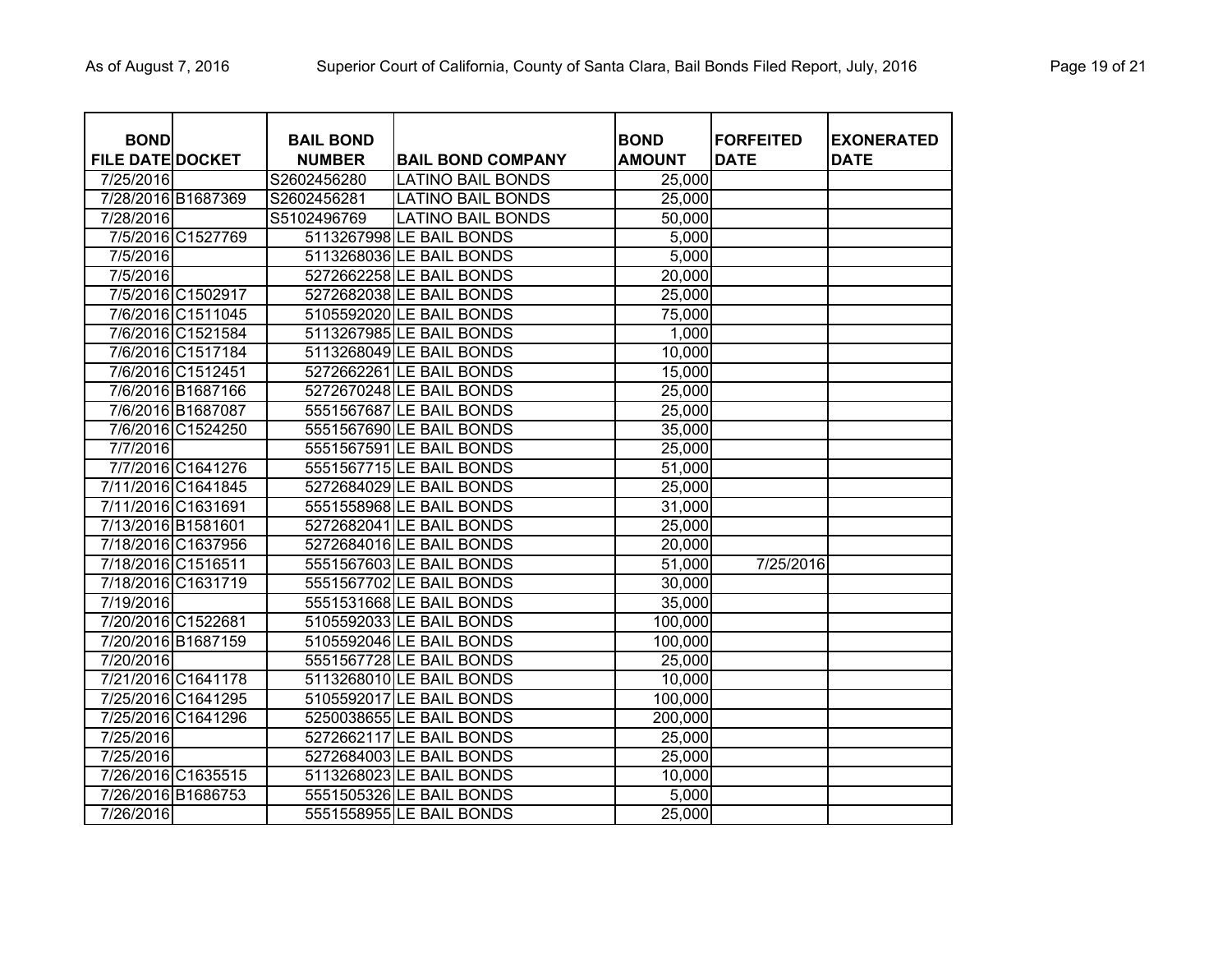| <b>BOND</b><br><b>FILE DATE DOCKET</b> |                    | <b>BAIL BOND</b><br><b>NUMBER</b> | <b>BAIL BOND COMPANY</b>         | <b>BOND</b><br><b>AMOUNT</b> | <b>FORFEITED</b><br><b>DATE</b> | <b>EXONERATED</b><br><b>DATE</b> |
|----------------------------------------|--------------------|-----------------------------------|----------------------------------|------------------------------|---------------------------------|----------------------------------|
| 7/27/2016 C1641371                     |                    |                                   | 5150068068 LE BAIL BONDS         | 150,000                      |                                 |                                  |
|                                        | 7/28/2016 C1641294 |                                   | 5150067016 LE BAIL BONDS         | 125,000                      |                                 |                                  |
| 7/26/2016 B1582904                     |                    | 2016EE001206                      | <b>LIBERTY BAIL BONDS</b>        | 100,000                      |                                 |                                  |
| 7/15/2016 C1642202                     |                    | 2016DD005850                      | <b>LIEN TA BAIL BONDS</b>        | 20,000                       |                                 |                                  |
|                                        | 7/1/2016 F1661099  | AS25246910                        | <b>LUNA BAIL BONDS</b>           | 25,000                       |                                 |                                  |
|                                        | 7/5/2016 C1632061  | AS100139572                       | <b>LUNA BAIL BONDS</b>           | 70,000                       |                                 |                                  |
|                                        | 7/5/2016 C1638055  | AS15458954                        | <b>LUNA BAIL BONDS</b>           | 10,000                       |                                 |                                  |
| 7/5/2016                               |                    | AS25254765                        | <b>LUNA BAIL BONDS</b>           | 20,000                       |                                 |                                  |
| 7/6/2016                               |                    | AS25257292                        | <b>LUNA BAIL BONDS</b>           | 25,000                       |                                 |                                  |
|                                        | 7/6/2016 F1661329  | AS50189310                        | <b>LUNA BAIL BONDS</b>           | 26,000                       |                                 |                                  |
| 7/11/2016 C1242005                     |                    | AS50188812                        | <b>LUNA BAIL BONDS</b>           | 50,000                       |                                 |                                  |
| 7/11/2016 F1659758                     |                    | AS51108837                        | <b>LUNA BAIL BONDS</b>           | 5,000                        |                                 |                                  |
| 7/12/2016 B1685732                     |                    | AS15460674                        | <b>LUNA BAIL BONDS</b>           | 10,000                       |                                 |                                  |
| 7/12/2016 B1686022                     |                    | AS25255175                        | LUNA BAIL BONDS                  | 20,000                       |                                 |                                  |
| 7/13/2016                              |                    | AS15461640                        | <b>LUNA BAIL BONDS</b>           | 10,000                       |                                 |                                  |
| 7/14/2016                              |                    | AS15463539                        | <b>LUNA BAIL BONDS</b>           | 10,000                       |                                 |                                  |
| 7/18/2016 B1686331                     |                    | AS15459594                        | <b>LUNA BAIL BONDS</b>           | 10,000                       |                                 |                                  |
| 7/18/2016 C1637822                     |                    | AS25245644                        | <b>LUNA BAIL BONDS</b>           | 10,000                       |                                 |                                  |
| 7/18/2016                              |                    | AS25255562                        | <b>LUNA BAIL BONDS</b>           | 16,000                       |                                 |                                  |
| 7/18/2016                              |                    | AS50188811                        | <b>LUNA BAIL BONDS</b>           | 35,000                       |                                 |                                  |
| 7/19/2016 C1527382                     |                    | AS15458952                        | <b>LUNA BAIL BONDS</b>           | 7,000                        |                                 |                                  |
| 7/19/2016 C1525574                     |                    | AS25255563                        | <b>LUNA BAIL BONDS</b>           | 21,000                       |                                 |                                  |
| 7/19/2016 C1527382                     |                    | AS25257286                        | <b>LUNA BAIL BONDS</b>           | 25,000                       |                                 |                                  |
| 7/19/2016 C1525574                     |                    | AS50188810                        | <b>LUNA BAIL BONDS</b>           | 50,000                       |                                 |                                  |
| 7/20/2016                              |                    | AS25255561                        | <b>LUNA BAIL BONDS</b>           | 25,000                       |                                 |                                  |
| 7/20/2016 F1660717                     |                    | AS25257287                        | <b>LUNA BAIL BONDS</b>           | 25,000                       |                                 |                                  |
| 7/22/2016 C1492652                     |                    | AS25257289                        | <b>LUNA BAIL BONDS</b>           | 20,000                       |                                 |                                  |
| 7/25/2016 C1497343                     |                    | AS50184560                        | <b>LUNA BAIL BONDS</b>           | 43,000                       |                                 |                                  |
|                                        | 7/7/2016 B1687160  | 2016BB023827                      | <b>RAMIREZ BAIL BONDS</b>        | 10,000                       |                                 |                                  |
| 7/11/2016                              |                    | 2016BB023828                      | <b>RAMIREZ BAIL BONDS</b>        | 10,000                       |                                 |                                  |
| 7/11/2016                              |                    |                                   | 5105601793 REASONABLE BAIL BONDS | 100,000                      |                                 |                                  |
|                                        | 7/1/2016 C1238877  | 2016BB016942                      | <b>TAPOUT BAIL BONDS</b>         | 10,000                       |                                 |                                  |
|                                        | 7/5/2016 F1660307  | 2016BB003481                      | <b>TAPOUT BAIL BONDS</b>         | 10,000                       |                                 |                                  |
|                                        | 7/6/2016 C1638619  | 2016BB016941                      | <b>TAPOUT BAIL BONDS</b>         | 7,500                        |                                 |                                  |